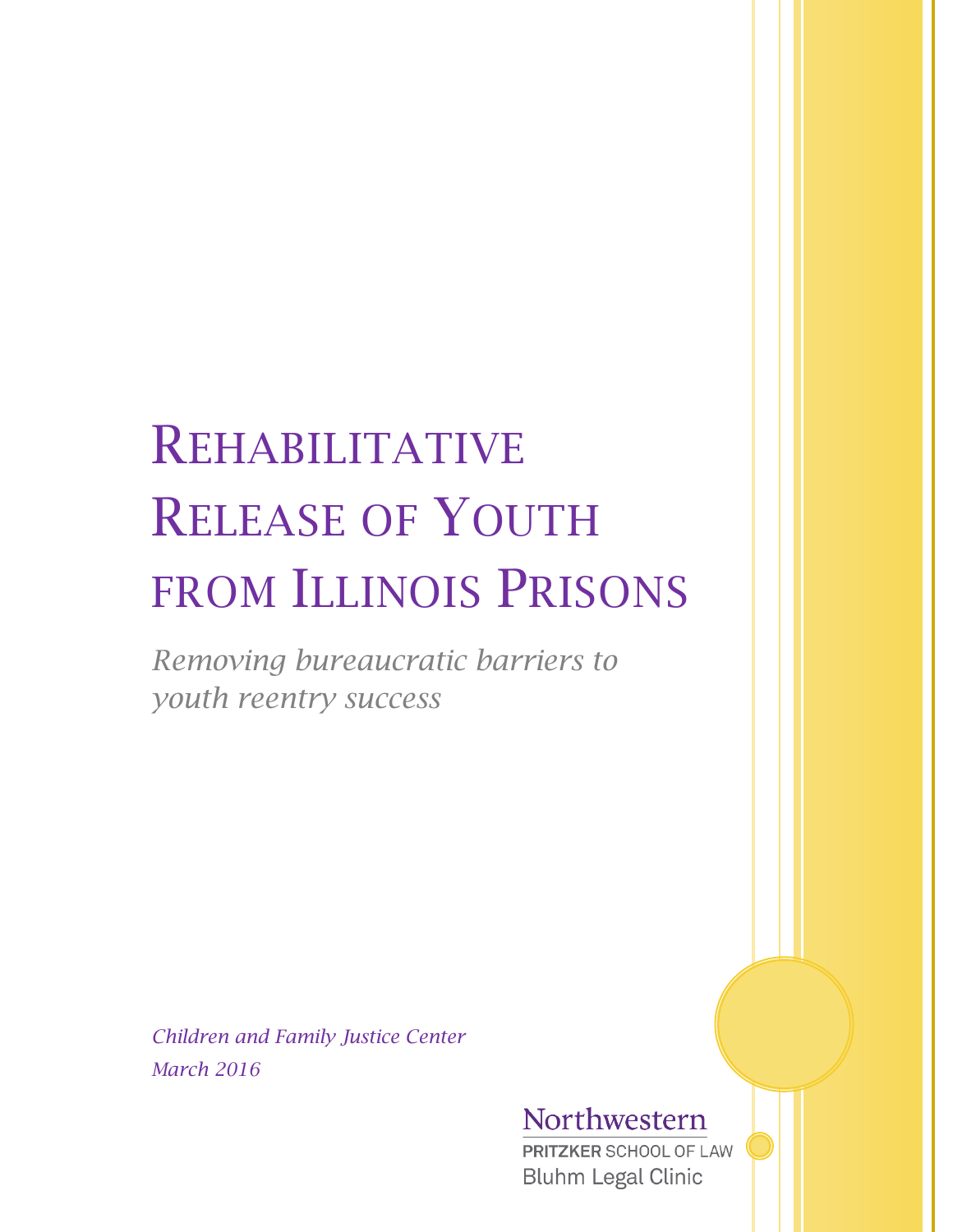*Written by Stephanie Kollmann, Policy Director, and Julie Biehl, Director, with support from current and former students, including major research contributions from Margot Gianis, Freya Riel Rigterink, and Colby Dillon.*

#### *About the Children and Family Justice Center (CFJC)*

Founded in 1992, the Children and Family Justice Center (CFJC) is a comprehensive children's law office and part of the Bluhm Legal Clinic at Northwestern University Pritzker School of Law. At the CFJC, attorneys and law students work together to promote justice for children, adolescents, and their families through direct legal representation, policy advocacy and law reform. *Website: <http://www.law.northwestern.edu/legalclinic/cfjc/>*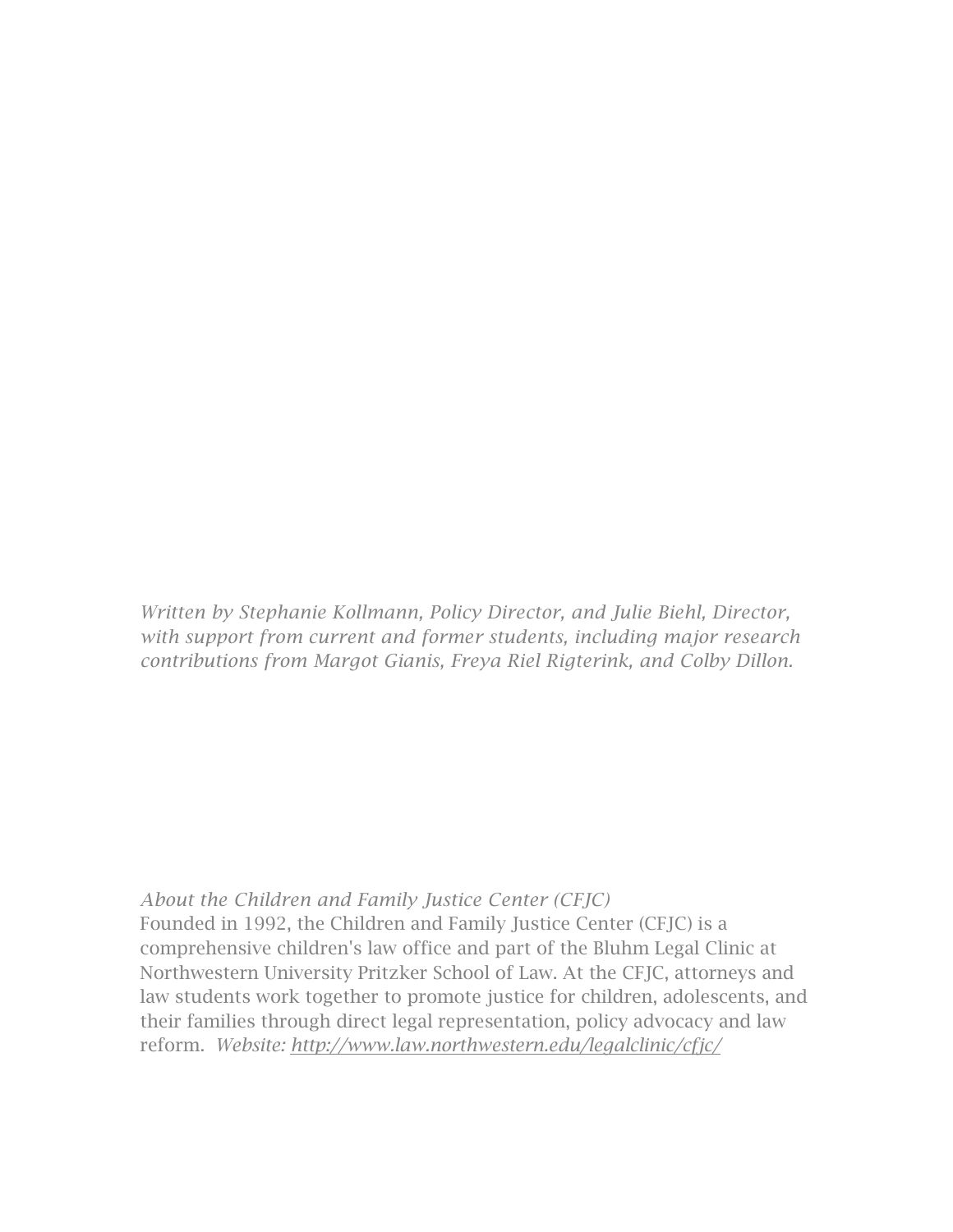# REHABILITATIVE RELEASE OF YOUTH FROM ILLINOIS PRISONS

*Removing bureaucratic barriers to youth reentry success* 

Illinois currently operates an outmoded and inefficient system for releasing delinquent youth from state juvenile incarceration to community supervision. Unlike Illinois juvenile courts and even juvenile prisons, the state's system for discharging youth from incarceration is part of a state agency that deals primarily with adult offenders.

Illinois is out of step with the rest of the nation and with what juvenile justice experts and research have determined are best practices for successfully transitioning youth from prison back to home communities.

To advance public safety by correcting this failing and improving opportunities for youth to have successful lives, Illinois should remove responsibility for youth prison release decisions from the Illinois Prisoner Review Board. Instead, the Illinois Department of Juvenile Justice should be empowered to make the decisions using timely, responsible release procedures supported by due process protections.

#### **BACKGROUND**

The State of Illinois is responsible for release, community supervision ("aftercare"), and discharge of youth who have been adjudicated delinquent and committed by a court to the custody of the Illinois Department of Juvenile Justice (IDJJ). Although youth entering and exiting state incarceration represent only a small proportion of youth in the juvenile justice system, their successful reintegration is crucial to public safety and success in life.

Upon the creation of the Illinois Department of Juvenile Justice in 2006, adult parole agents from the Illinois Department of Corrections (IDOC) continued to supervise all youth in community settings and the Illinois Prisoner Review Board (IPRB) continued to oversee release and revocation decisions. The youth reentry system remained virtually indistinguishable from adult parole. At the same time, splitting management of particular aspects of youth reentry across three state agencies – IDJJ, IDOC and IPRB – allowed for diffusion of responsibility.

The Youth Reentry and Improvement Law of 2009 directed the Illinois Juvenile Justice Commission to conduct a comprehensive audit of youth parole reentry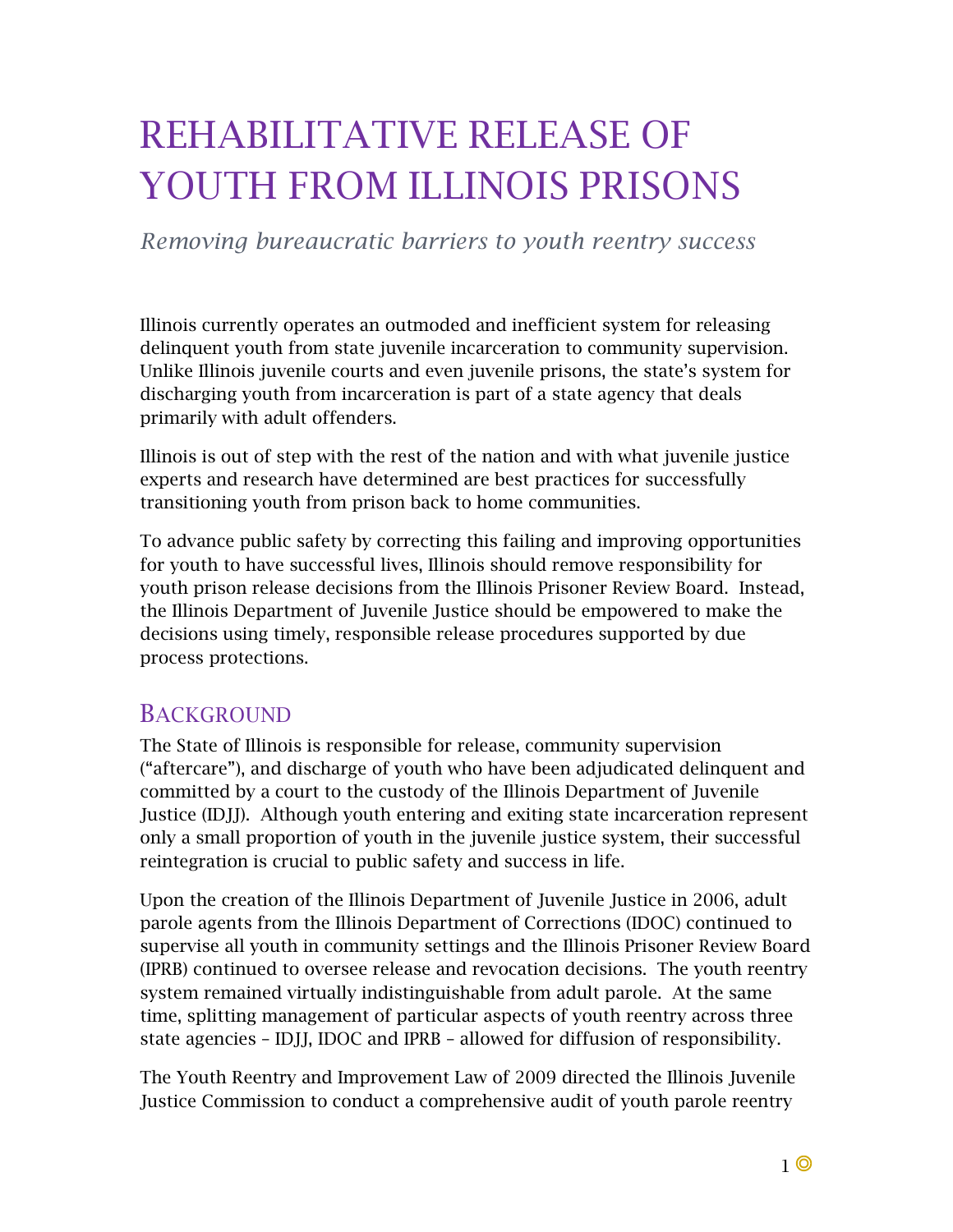and revocation. The study was conducted to give policymakers a better understanding of system flaws leading to high recidivism rates. $1$ 

Published in 2011, the Commission's *[Youth Reentry Improvement Report](http://ijjc.illinois.gov/reentryimprovementreport)* explained the research and conclusions made after observation of 237 IPRB hearings and after review of 386 youth IDJJ files. The report stated: "An essential measurement of any juvenile 'reentry' system is whether youth returning from incarceration remain safely and successfully within their communities. By this fundamental measure, Illinois is failing."[2](#page-11-1)

The report traced the way in which the system was "functionally identical to the adult system and modeled on adult culpability and capability," recommending significant changes to achieve more developmentally-appropriate methods of release and supervision.<sup>[3](#page-11-2)</sup>

A great deal has changed since the Commission's 2011 report: youth are no longer supervised by adult parole agents; youth are no longer unaided in locating treatment services in the community; and youth are no longer unrepresented by legal counsel at revocation hearings.

However, one decision point discussed at length – the process of transitioning youth back home – is a procedural relic of adult parole. In 2011, Commissioners identified the release process as "an ineffective mechanism" for making decisions in the best interest of youth and the community, involving the use of an "idiosyncratic set of criteria" to determine whether a youth ought to be released, resulting in "arbitrary decisions" that protect neither youth nor public safety.[4](#page-11-3)

Consolidating release authority within IDJJ, as is the national practice, will enable continued improvements in system accountability, public safety, efficiency, and due process.

Similar issues continue today. Although the nature and quality of IDJJ assessment, clinical recommendations, and aftercare planning have improved, the IPRB overrules IDJJ release decisions even more frequently than during the Commission's original observations.

Consolidating release authority within IDJJ, as is the national practice, will enable continued improvements in system accountability, public safety, efficiency, and due process.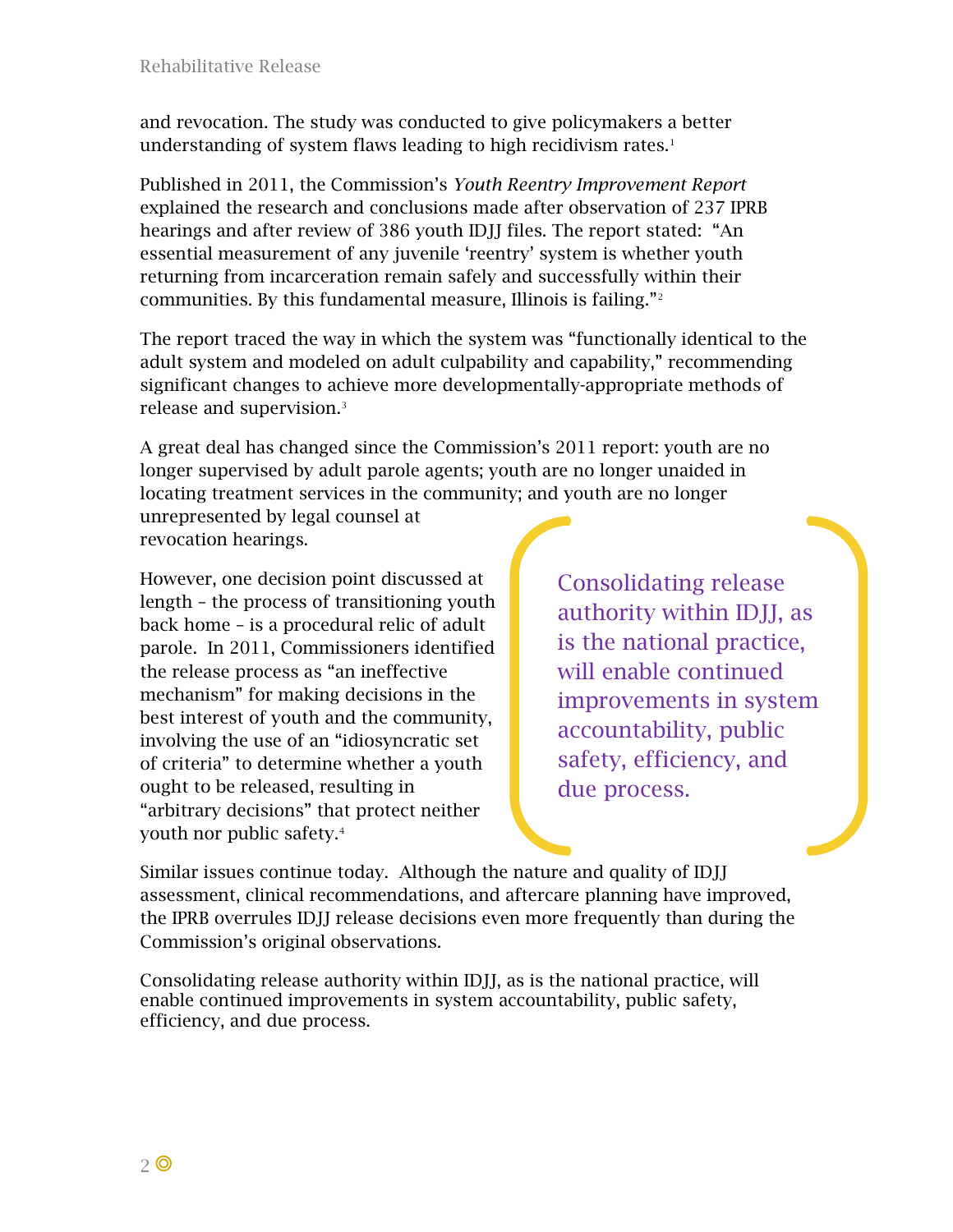# ILLINOIS IS THE ONLY STATE WHERE JUVENILE RELEASE DECISIONS ARE MADE BY A STATE BOARD DEDICATED PRIMARILY TO DECISIONS ABOUT ADULT PRISONERS.

In addition to performing juvenile hearings, the IPRB determines parole for adult prisoners serving indeterminate sentences (issued prior to 1978) and sets mandatory release conditions for adults serving the currently-used determinate sentences. Juvenile hearings represent less than seven percent of the caseload of the IPRB.<sup>[5](#page-12-0)</sup>

Illinois is the only state in the country that gives an

<span id="page-4-0"></span>

adult-focused parole board the power to release youth. The other 49 states, representing 95 percent of national commitments to state secure confinement,<sup>[7](#page-12-2)</sup> use other mechanisms:

| <b>Authority to Release Youth</b>     | Number of<br>States <sup>8</sup> | <b>Proportion of Youth</b><br><b>Commitments</b> <sup>9</sup> |  |  |
|---------------------------------------|----------------------------------|---------------------------------------------------------------|--|--|
| <b>Department of Juvenile Justice</b> | 32                               | 67%                                                           |  |  |
| <b>Juvenile Court</b>                 | 9                                | 12%                                                           |  |  |
| <b>Juvenile-Specific Parole Board</b> | 8                                | 16%                                                           |  |  |
| <b>Adult Prisoner Review Board</b>    |                                  | 5%                                                            |  |  |

Direct release by the department that supervises youth is by far the most common release mechanism, available to over two-thirds of youth incarcerated in state facilities nationwide. Department release is also the mechanism used in all of the six states that commit youth in similar or greater numbers than Illinois. Juvenile court and juvenile parole boards are exclusively found in states with smaller systems. $^{\scriptscriptstyle 10}$  $^{\scriptscriptstyle 10}$  $^{\scriptscriptstyle 10}$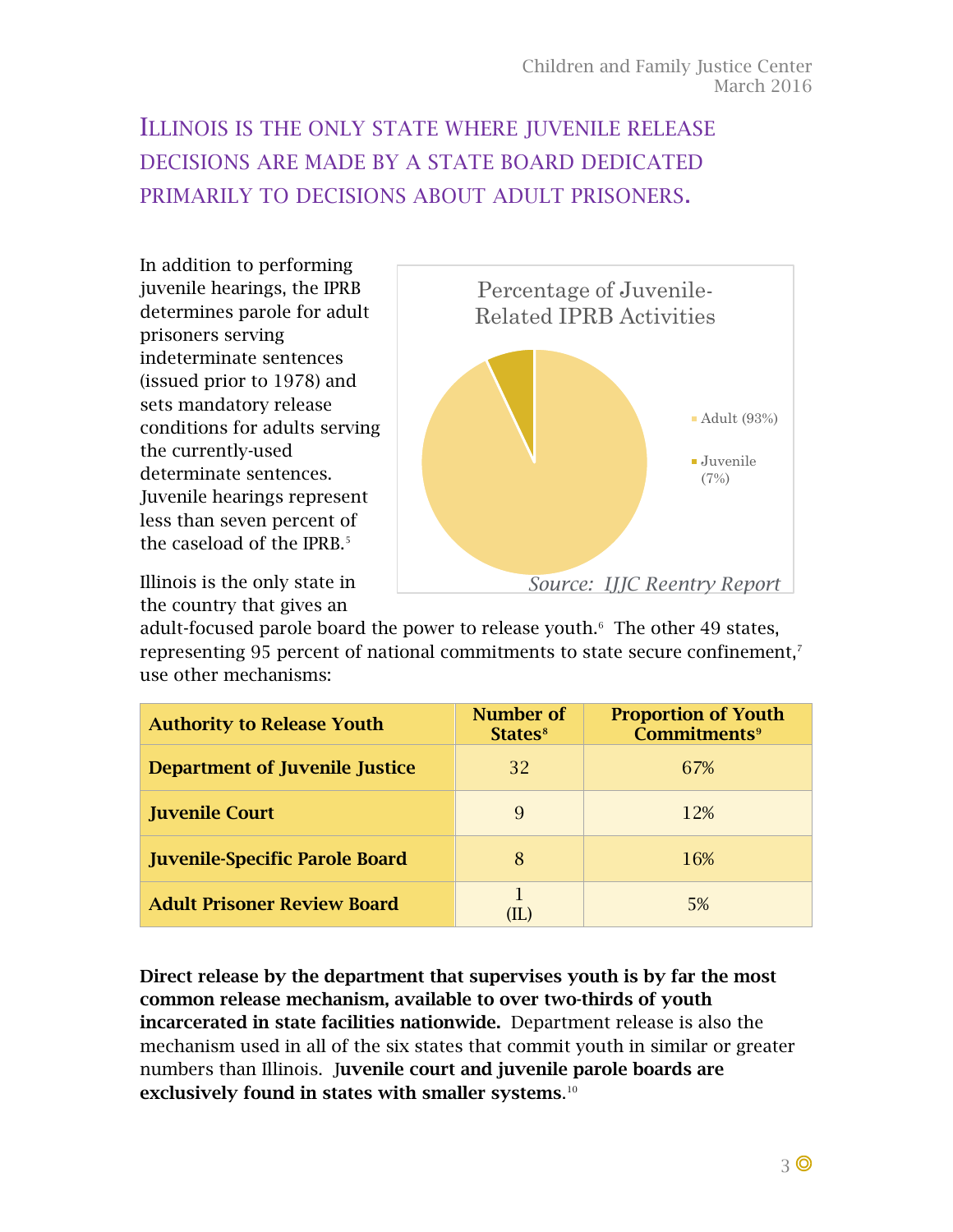| <b>Authority to Release Youth</b>     | <b>States Admitting</b><br>500+ youth/year | <b>Number of Youth</b><br>Commitments <sup>11</sup> |  |
|---------------------------------------|--------------------------------------------|-----------------------------------------------------|--|
| <b>Department of Juvenile Justice</b> | Georgia                                    | 729                                                 |  |
|                                       | Missouri                                   | 654                                                 |  |
|                                       | Oregon                                     | 672                                                 |  |
|                                       | <b>Texas</b>                               | 1,242                                               |  |
|                                       | Virginia                                   | 660                                                 |  |
|                                       | Washington                                 | 510                                                 |  |
| <b>Juvenile Court</b>                 | <b>None</b>                                |                                                     |  |
| <b>Juvenile-Specific Parole Board</b> | <b>None</b>                                | --                                                  |  |
| <b>Adult Prisoner Review Board</b>    | <b>Illinois</b>                            | 66012                                               |  |

### ILLINOIS' CURRENT RELEASE DECISION PROCESS UNDERMINES THE REHABILITATIVE PURPOSE OF THE JUVENILE JUSTICE SYSTEM BY OBSTRUCTING YOUTH AND SYSTEM ACCOUNTABILITY.

The Illinois Juvenile Justice Commission report determined that the release decision-making process was inconsistent with the rehabilitative purpose of the juvenile justice system. According to the Commission, "successful youth outcomes depend upon three key aspects of release: release timing, release processes, and release conditions."[13](#page-13-2) The Commission noted deficiencies in each of these three aspects of release. Though many of the *Youth Reentry Improvement Report*'s recommendations have been advanced over the last five years (timely review and presentation for release by IDJJ, statewide expansion of the agency's aftercare pilot, and increased due process at parole revocation hearings), the IPRB release process remains an adult model. In fact, the rate at which the IPRB upholds Illinois Department of Juvenile Justice release decisions has declined since the Commission's 2011 report (from 96% in 2010-2011 to 85% in 2013-2014).[14](#page-13-3)

<span id="page-5-0"></span>The Commission explained that "[q]uality release decision procedures not only promote fundamental fairness, but are critical to youth success at reentry. Fair, legitimate decision-making processes increase youth compliance with institutional rules and release conditions, while poorly-explained and seemingly arbitrary processes undermine compliance. Decisions lacking transparency and consistency also thwart oversight of the agency preparing youth for reentry (e.g. IDJJ) and hinder internal quality control of the body of hearing officers (e.g. IPRB)."[15](#page-13-4)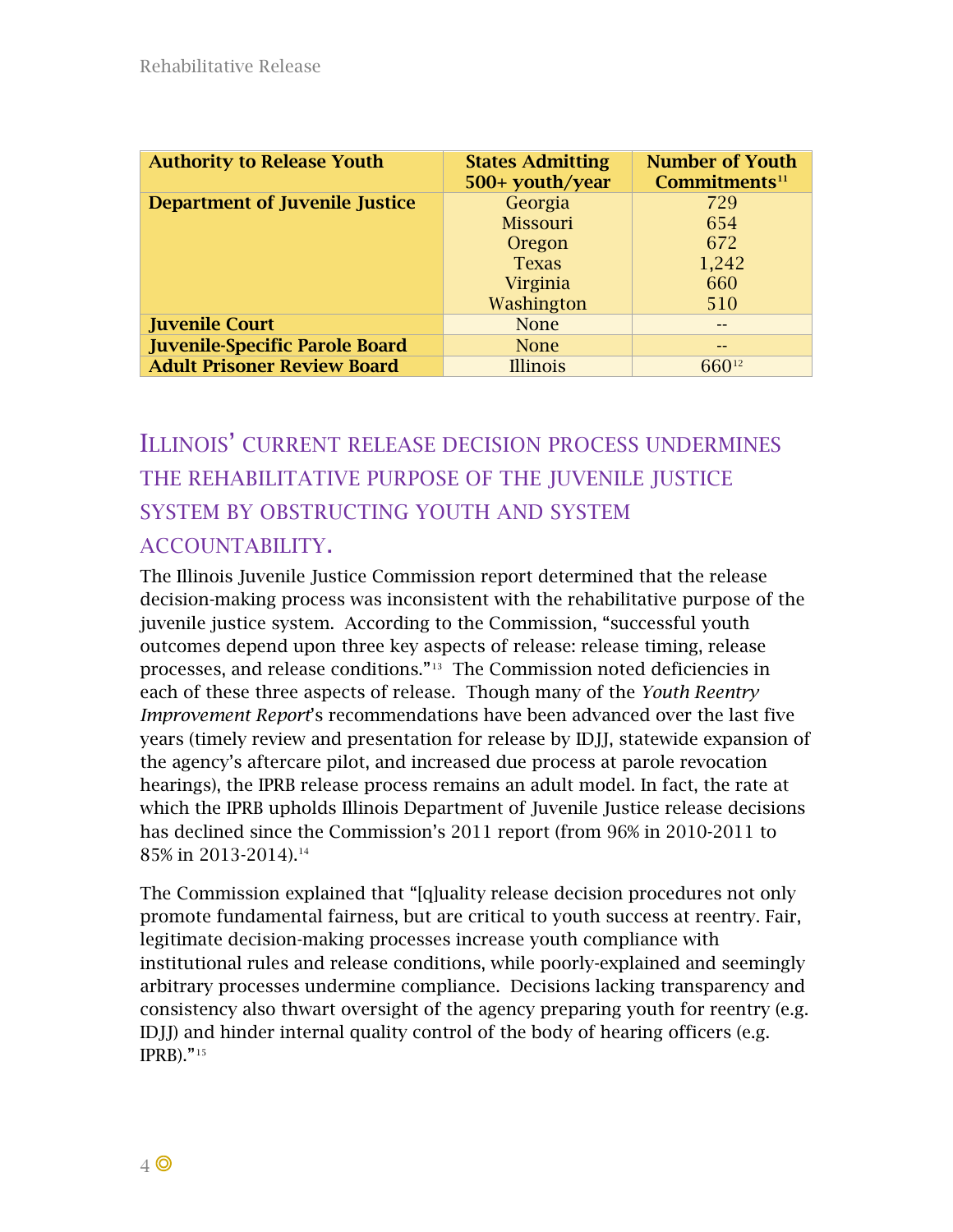The lack of transparency and consistency in the IPRB release hearing process remains an obstacle to youth and IDJJ accountability. IDJJ's release processing has improved somewhat since the agency has taken over aftercare. The agency has abandoned certain IDOC administrative practices that caused delays in approving home addresses, such as uniformly applying adult residency restrictions to youth. But when there is no assurance that the IPRB will adopt IDJJ's recommendations, it is difficult to hold IDJJ responsible for developing and abiding by appropriate rehabilitation benchmarks and timelines, arranging timely access to community programming, or securing appropriate release placements for youth.

The uncertainty of whether and when youth will join programming, housing, or treatment caseloads can damage relationships with service providers. It can also create a compounding chain of delay, as some programs will not hold space for a youth who is not guaranteed a release date, while some IPRB members hesitate to approve youth release without specific arranged services in place.

Even small release delays can jeopardize carefullyconstructed housing arrangements, community services, and treatment space, while eroding youth and family perceptions of system legitimacy.

Youth institutional behavior and active engagement in programming can be incentivized by the certainty of release upon meeting all obligations. Families and youth need to be able to count down toward reunification and prepare accordingly. In assessing the need for increased IDJJ authority to approve placements for youth about to be released, facility monitors at the John Howard Association of Illinois noted that delays in release create "a real danger of youths becoming frustrated and regressing."[16](#page-13-5) 

Finally, even when the IPRB does not

deny release, the mechanics of the hearings present significant administrative challenges to both IDJJ and IPRB, resulting in cumulative delays that cause expense and frustration for the state, youth, families, and service providers. The IPRB ordinarily conducts release hearings once or twice per month at each of the six IDJJ prisons, but there is no legal requirement that the IPRB conduct release hearings more frequently than once a year.<sup>[17](#page-13-6)</sup> It is not uncommon for youth who are ready for release to spend several weeks awaiting a hearing. In 2014, the IPRB granted continuances rather than taking final action in 13 percent of its juvenile cases.<sup>[18](#page-13-7)</sup>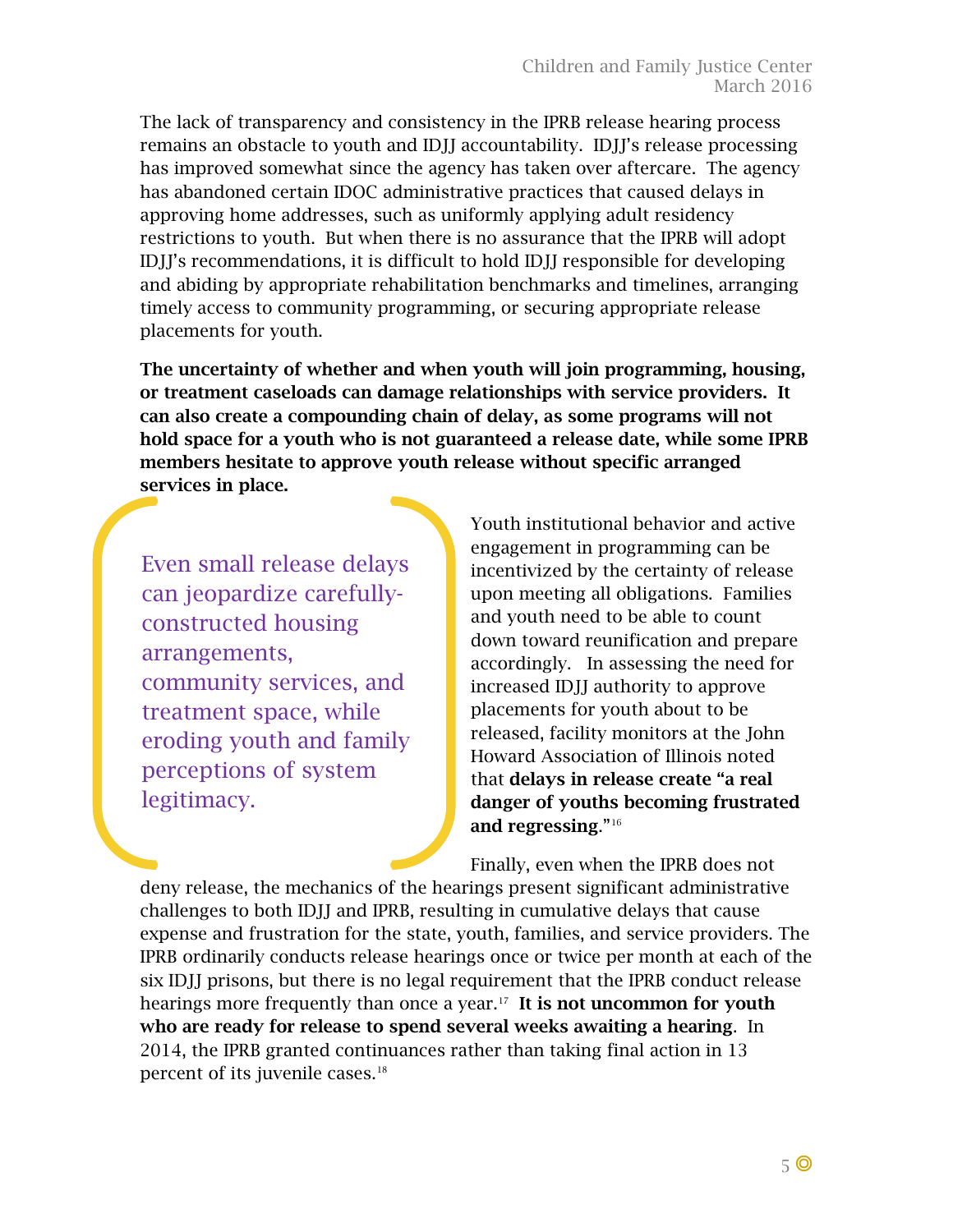Even small release delays can jeopardize carefully-constructed housing arrangements, community services, and treatment space, while eroding youth and family perceptions of system legitimacy. These delays are expensive and can also be expected to increase noncompliance.

#### UNPRODUCTIVE TIME IN IDJJ FACILITIES WASTES SCARCE STATE RESOURCES.

To improve youth safety and youth outcomes, IDJJ needs to be able to maintain safe staffing ratios inside its facilities while simultaneously redirecting a portion of its current bricks, mortar, and monitoring budget toward the kind of infacility and community-based treatment and programming that can help youth to thrive. This can only be accomplished by ensuring that rehabilitated youth are released without delay.

<span id="page-7-0"></span>Large-scale prisons are inordinately expensive, unwieldy, and operationallycomplicated places to house delinquent youth. Based on FY2015 general revenue appropriations and average daily population, $19$  the annual cost to incarcerate a young person is \$131,335 in direct spending per capita (up to \$186,496 after including other associated costs).<sup>20</sup> Nearly all of the funds expended on youth incarceration are consumed by the cost of prison guards and infrastructure – not service and treatment programs that help youth rehabilitation. IDJJ continues to struggle to provide the basics (a full day of education, out-of-cell programming time, meaningful treatment) required by a recent consent decree resulting from a lawsuit alleging unconstitutional conditions of confinement.<sup>21</sup>

Evidence-based programming delivered in a community setting is more effective than programming delivered in an institutional setting and comparatively inexpensive: two of the most effective therapies for delinquent youth, Functional Family Therapy (FFT) and Multi-Systemic Therapy (MST), cost \$3,198–\$7,280 for a year of treatment.<sup>[22](#page-13-11)</sup>

Fortunately, relatively small adjustments to length of stay, including improving the efficiency of the release approval process, can have a significant impact on IDJJ population. Completing transitions to aftercare as little as six weeks sooner could reduce IDJJ facility population by up to 20 percent.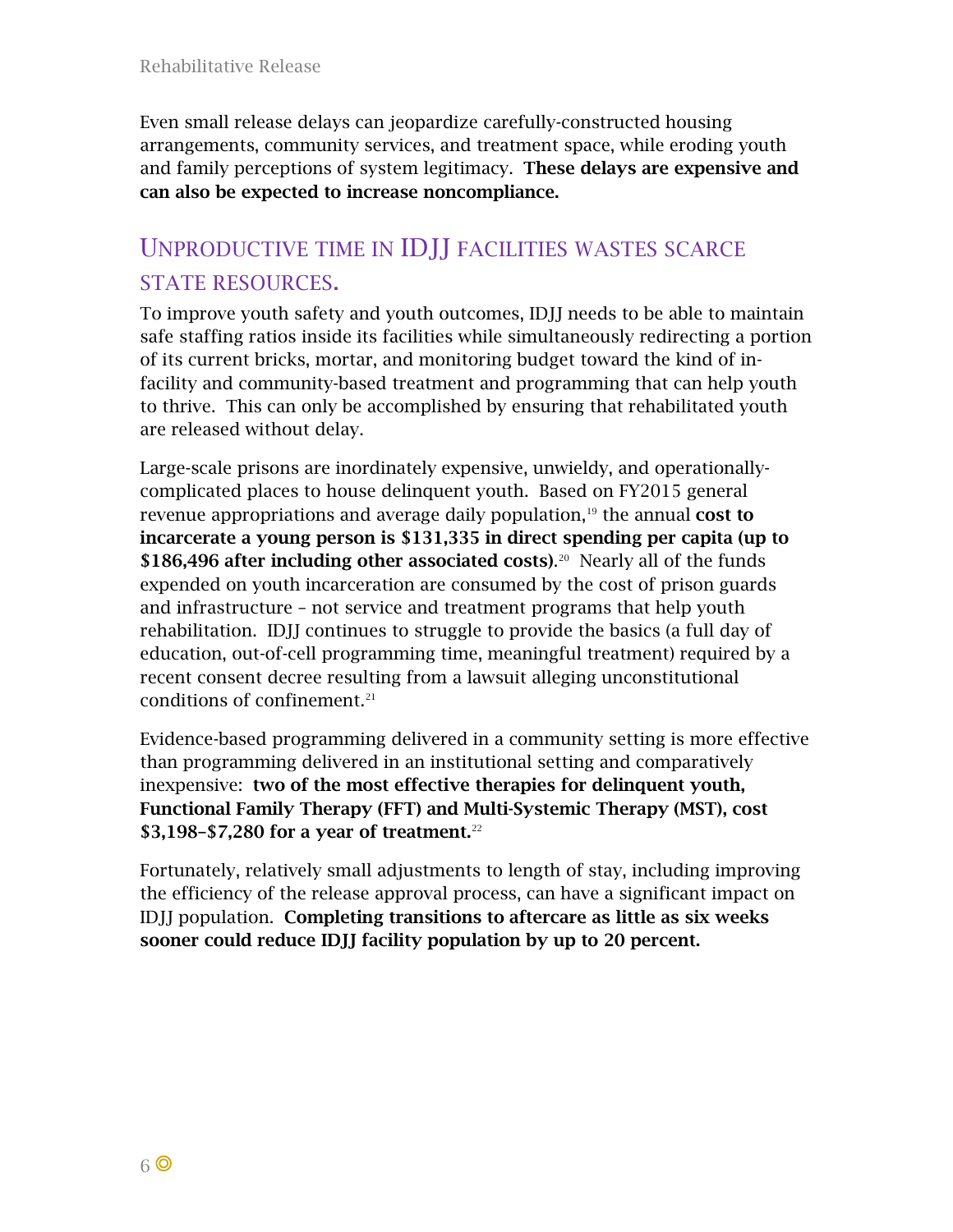#### RELEASE DELAYS MAY INCREASE YOUTH VICTIMIZATION AND RECIDIVISM.

*Longer IDJJ Stays Do Not Optimize Safety.* An effective juvenile justice system must create a culture that encourages youth to mature out of delinquent behavior, because most youth who commit even very serious crimes will soon cease offending as they grow up. $23$  Yet prison-like institutions, even when performing optimally and aimed at only the highest-risk youth, do not meet this requirement.<sup>24</sup>

<span id="page-8-0"></span>The incarceration setting is at odds with basic functions of adolescent development<sup>25</sup>: static rules hinder teens' ability to practice increasing judgment and independence; constant monitoring reduces development of personal responsibility and self-regulation; prescriptive behavioral norms interfere with emerging personal values. A complete hold is put on key social interactions, such as caring for younger children or navigating appropriate and respectful contact with opposite-sex peers. Parental guidance and support is mostly unavailable. Typical adolescent

While delinquent youth must be held accountable, it is important to do so in a manner that increases, not decreases, safety.

sleeping and eating schedules are impossible and may be further compromised by trauma or depression. Sibling relationships are interrupted. Positive school, family, and community supports are eroded.

Simultaneously, youth are placed in round-the-clock contact with high-risk youth, developing friendships they will be prohibited from continuing upon release. In the best-case scenario, it is difficult to imagine a more disconnected, isolating experience for a teenager. The typical scenario is much worse: crime, arrest, prosecution, and incarceration aggravate and compound existing youth trauma.<sup>26</sup> Daily institutional life presents tangible risk of physical<sup>27</sup> and sexual violence. [28](#page-13-17) The issues that brought youth into custody may remain unaddressed or be exacerbated by the setting, leading to extensions of incarceration, while mental health deteriorates.

<span id="page-8-1"></span>While delinquent youth must be held accountable, it is important to do so in a manner that increases, not decreases, safety. $29$  Even short stays in detention facilities have deleterious effects on youth outcomes.<sup>30</sup> Recent review of existing research by the National Academy of Sciences found no evidence that placement in a juvenile facility produces any public safety benefit after six months; rather, there is some evidence that longer stays increase recidivism for some youth.<sup>[31](#page-13-20)</sup> Therefore, responses to delinguency that include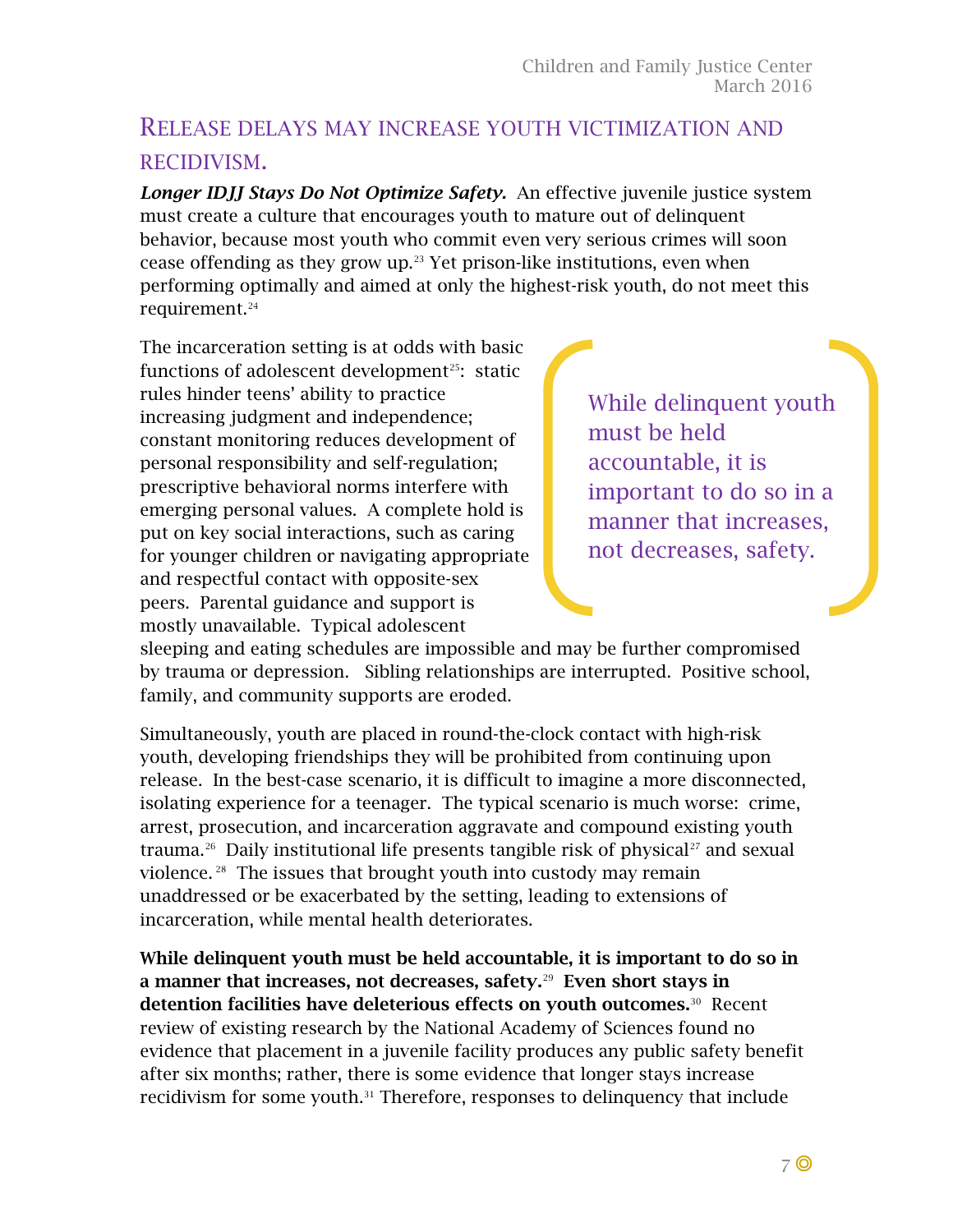incarceration in a state facility must be carefully monitored to ensure that youth do not languish in facilities, increasing their risk of both victimization inside the institution and re-offense upon release.

Lengthy institutional stays are not a prerequisite to delivering evidence-based and evidence-informed services. As practitioners explain, "many of the most effective practices must take place in the home or community to build on a young person's systems of support."[32](#page-13-21) Although community-based programs are typically used as alternatives to incarceration, $33$  they can also facilitate timely, successful reentry, reducing unproductive length of stay inside a facility. [34](#page-13-23)

*Average Length of IDJJ Stay Exceeds Any Recognized Public Safety Purpose.* Nationally, most youth held in state secure confinement have been there less than the recognized six-month cap on potentially positive institutional programming length, the "tipping" point at which risk of recidivism begins to increase for some youth. $35$  In Illinois, youth with a new delinquency petition stay on average 32 percent longer than this limit and parole violators stay 45 percent longer.[36](#page-13-25)

#### RECOMMENDATIONS FOR A REHABILITATIVE RELEASE PROCESS

*Youth in IDJJ facilities should be able to access an attorney.* Incarcerated Illinois youth are nearly always unrepresented, with no access to counsel.

Illinois' very high ceiling on indeterminate youth commitments heightens the importance of best agency practices.

Professional standards of juvenile defense recommend that attorneys continue representation of juvenile cases through final disposition.[37](#page-13-26) However, Illinois does not provide legal assistance to youth for any challenges to either the conditions or the length of their indeterminate commitment, an indeterminate period limited only by the maximum sentence length an adult could receive for the same crime or by reaching the age of 21.

*Revised release decision-making procedures should be transparent, consistent, and timely.* The release decision making mechanism must be consistent with the Juvenile Court Act's balanced and restorative justice language,<sup>[38](#page-13-27)</sup> as well as the Act's series of presumptions against incarceration in IDJJ prisons whenever less-restrictive means of supervision are available<sup>[39](#page-13-28)</sup> and full release eligibility as of the first day of entry into IDII custody.<sup>[40](#page-13-29)</sup> Most youth entering IDJJ at age 13-17 can be incarcerated until the age of 20 on a first commitment or 21 following a revocation of aftercare status.<sup>[41](#page-13-30)</sup> Illinois' very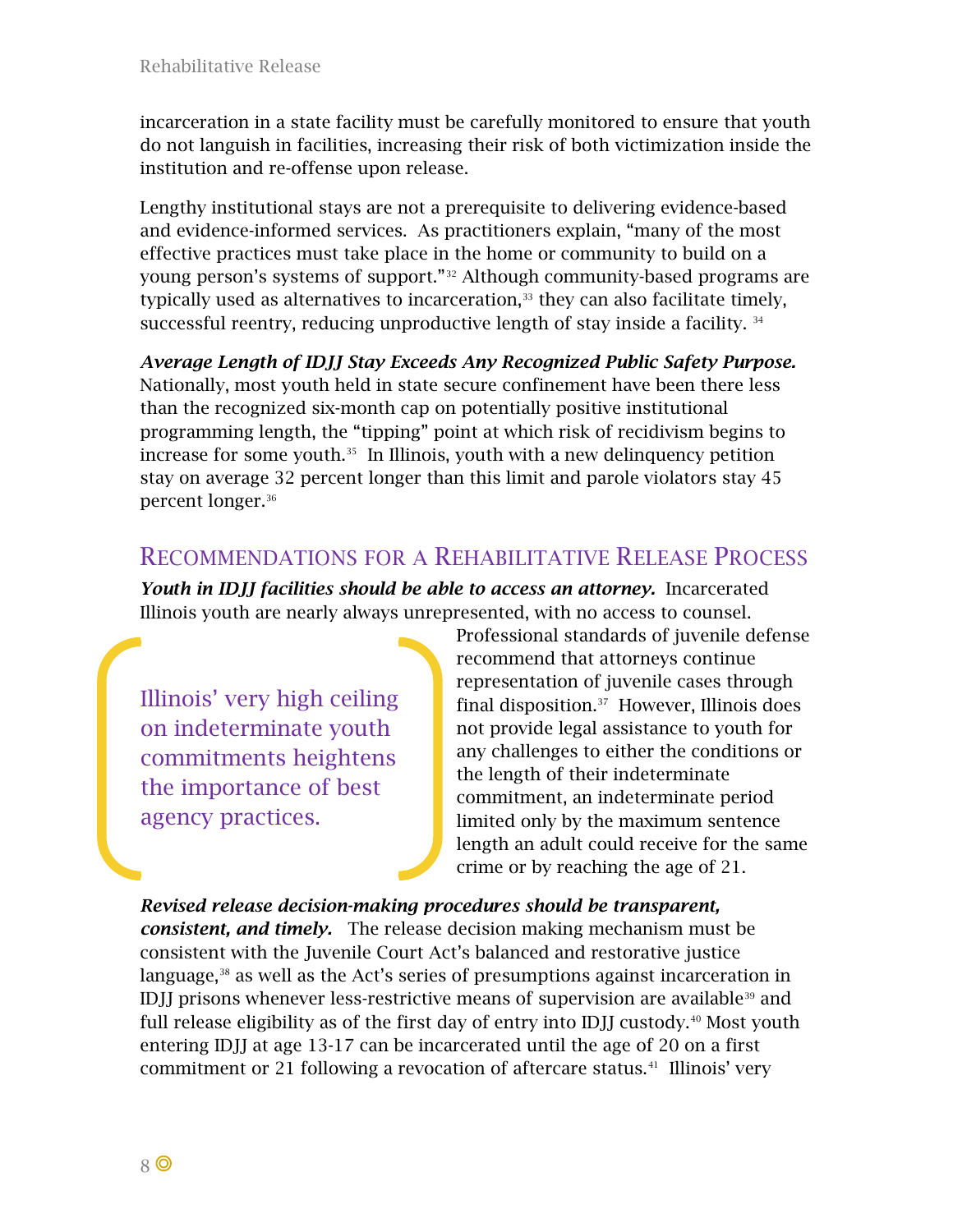high ceiling on indeterminate youth commitments heightens the importance of best agency practices.

A system placing the release decision-making authority with IDJJ should include the following:

- Decisions about the suitability of youth for release should be made at regular intervals and according to written public guidelines;
- Youth denied release should be given written notification, legal representation, and the opportunity to be heard and present evidence to IDJJ;
- Hearings should be open to the youth's family, attorney, or other advocates;
- IDJJ's reasons for an adverse decision should be presented to the youth, and evidence presented by both sides should be recorded; and
- Youth should have the right to appeal the decision to a neutral arbiter.

#### **CONCLUSION**

The Illinois Juvenile Court Act should be aligned with national practice standards, enabling IDJJ to transition youth to community supervision using timely, responsible release procedures supported by due process protections. These reforms will optimize public safety, motivate youth, maintain family ties, hold IDJJ accountable for case planning, facilitate quality community programming, and reduce costly release delays that keep too many youth in prison for too much of their lives.

<sup>3</sup> *Id.* at 10.

<sup>4</sup> *Id.* at 22.

<sup>1</sup> Illinois Juvenile Justice Commission, *Youth Reentry Improvement Report* (2011), <http://ijjc.illinois.gov/reentryimprovementreport> ("IJJC Reentry Report"). The Executive Summary of the report is incorporated as Appendix A. ł

<sup>2</sup> IJJC Reentry Report at 9.

 $5$  ILLINOIS PRISONER REVIEW BOARD,  $37<sup>th</sup>$  ANNUAL REPORT, JANUARY 1-DECEMBER 1, 2013 (July 31, 2014) [https://www.illinois.gov/prb/Documents/prb13anlrpt.pdf.](https://www.illinois.gov/prb/Documents/prb13anlrpt.pdf)

<sup>6</sup> Six of the fifteen Prisoner Review Board members are required to have three years of experience in juvenile matters. 730 ILCS 5/331(b). However, time serving on the IPRB has been interpreted to satisfy this requirement and members without such juvenile experience have authority over juvenile matters. IJJC Reentry Report at 20.

 $^7$  Analysis of 2013 admissions to state facilities, Sickmund, M., Sladky, T.J., Kang, W., and Puzzanchera, C. *Easy Access to the Census of Juveniles in Residential Placement*, OFFICE OF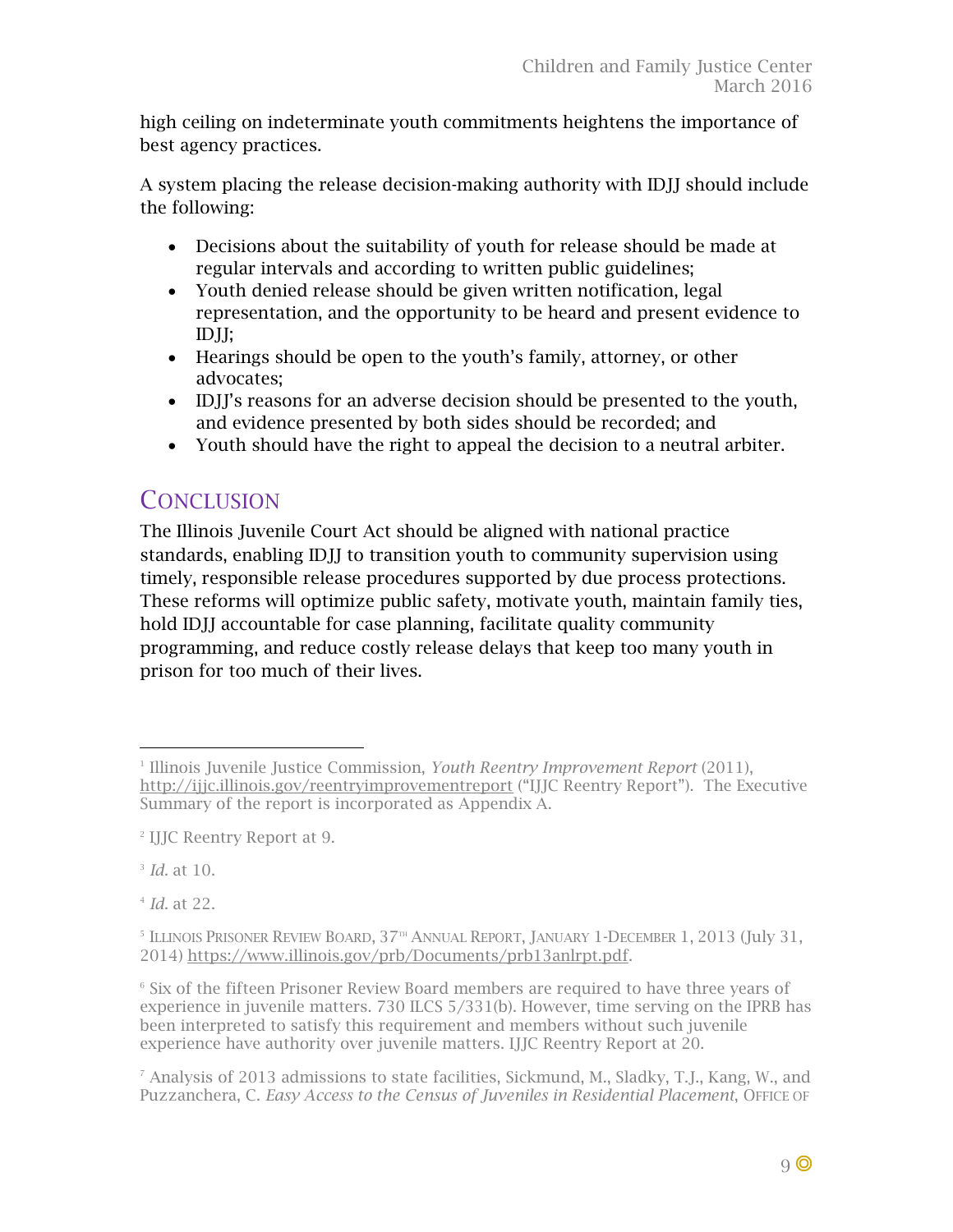ł JUVENILE JUSTICE AND DELINQUENCY PREVENTION (2015) ("OJJDP Residential Placement Census"). Available at<http://www.ojjdp.gov/ojstatbb/ezacjrp/>

<sup>8</sup> For a list of state release mechanisms, see Appendix B, Juvenile State Secure Care Release Mechanisms 50-State Survey.

<sup>9</sup> Analysis of OJJDP Residential Placement Census, *supra* note [7.](#page-4-0)

 $10$  For a list of state facility commitments organized by release mechanism, see Appendix C.

<sup>11</sup> Analysis of OJJDP Residential Placement Census, *supra* note [7.](#page-4-0)

 $12$  This number was standardized across states by the federal census of committed juveniles. It represents the number of youth committed to a state-run facility as a result of a court-ordered disposition (excluding other types of admissions and facilities). This number is an undercount of all IDJJ admissions in Illinois and is used here solely for comparison purposes.

<sup>13</sup> IJJC Reentry Report at 17.

<sup>14</sup> ILLINOIS PRISONER REVIEW BOARD, ANNUAL REPORTS 2010-2014 [http://www.illinois.gov/prb/Pages/prbanlrpt.aspx.](http://www.illinois.gov/prb/Pages/prbanlrpt.aspx)

<sup>15</sup> IJJC Reentry Report at 18 (internal citations omitted).

<sup>16</sup> JOHN HOWARD ASSOCIATION OF ILLINOIS, MOVING BEYOND TRANSITION: TEN FINDINGS AND RECOMMENDATIONS ON THE ILLINOIS DEPARTMENT OF JUVENILE JUSTICE,

[http://www.thejha.org/transition at 21.](http://www.thejha.org/transition%20at%2021) "The expansion of IDJJ's power to identify and approve host sites for parole placement is important. Absent timely identification and approval of an appropriate host site, a youth's release must be delayed and his incarceration prolonged, even if the Illinois Prisoner Review Board (PRB) otherwise finds the youth eligible for release. Delaying youths' release, however, creates a real danger of youths becoming frustrated and regressing." *Id.* (internal citation omitted).

<span id="page-11-0"></span> $17$  730 ILCS 5-3-4(a).

<sup>18</sup> ILLINOIS PRISONER REVIEW BOARD, 2014 ANNUAL REPORT, *supra* note [14](#page-5-0) at 12.

<span id="page-11-1"></span><sup>19</sup> Per capita budget figures calculated from ILLINOIS DEPARTMENT OF JUVENILE JUSTICE, 2015 ANNUAL REPORT, available at:

<span id="page-11-3"></span><span id="page-11-2"></span>[http://www.illinois.gov/idjj/Documents/IDJJ%20Annual%20Report%2001-04-](http://www.illinois.gov/idjj/Documents/IDJJ%20Annual%20Report%2001-04-16%20FINAL.pdf) [16%20FINAL.pdf.](http://www.illinois.gov/idjj/Documents/IDJJ%20Annual%20Report%2001-04-16%20FINAL.pdf) Per capita budget attributable to in-facility population obtained from IDJJ.

 $20$  Corrections-related budgets are often attributable to the budgets for other state agencies; Illinois' indirect cost of incarceration tends to be 42% higher than the direct correction agency budget. Christian Henrichson and Ruth Delaney, The Price of Prisons: What Incarceration Costs Taxpayers, VERA INSTITUTE OF JUSTICE (2012), available at: http://www.vera.org/pubs/special/price-prisons-what-incarceration-coststaxpayers.

<sup>21</sup> See, e.g., ILLINOIS DEPARTMENT OF JUVENILE JUSTICE, 2015 ANNUAL REPORT, *supra* note [19](#page-7-0) at 15 ("IDJJ has not yet met educational requirements for full-time, full-day schooling as outlined in the RJ Consent Decree and Remedial Plan at IYC-Kewanee or IYC-St. Charles. Ensuring special education students have the supports they need has also been a chronic challenge.").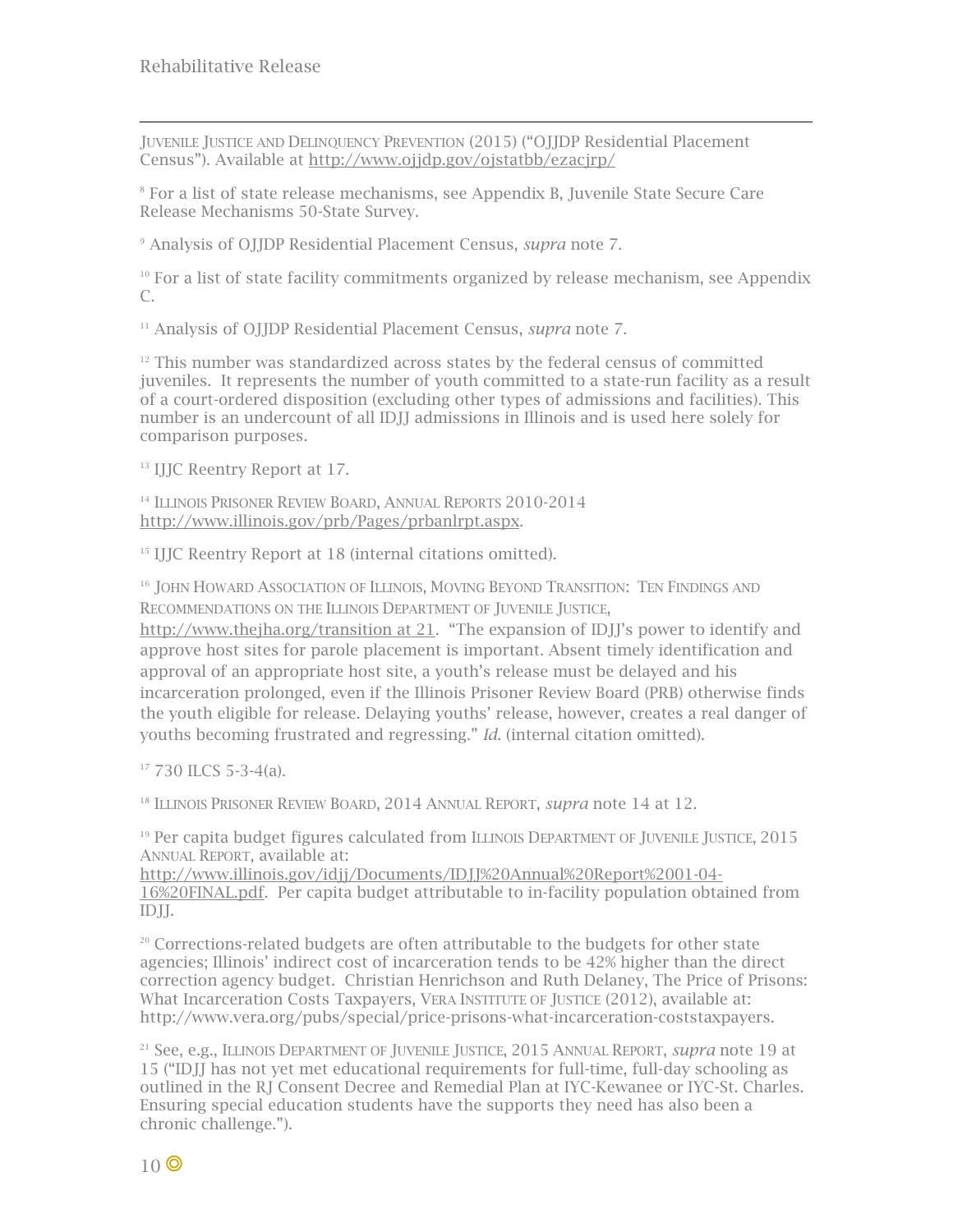22 IJJC Reentry Report at 11.

<span id="page-12-3"></span> $23$  For a lengthy discussion of desistance from youth crime and the safety benefits of juvenile court, see ILLINOIS JUVENILE JUSTICE COMMISSION, RAISING THE AGE OF JUVENILE COURT JURISDICTION at 21-23 (2013), available at [http://ijjc.illinois.gov/rta.](http://ijjc.illinois.gov/rta) *See also* Monahan, Steinberg, Cauffman et al, "Trajectories of Antisocial Behavior and Psychosocial Maturity from Adolescence to Young Adulthood," 45 Dev. Psychology 1654 (2009).

<span id="page-12-5"></span><span id="page-12-4"></span><sup>24</sup> NATIONAL ACADEMY OF SCIENCES, REFORMING JUVENILE JUSTICE: A DEVELOPMENTAL APPROACH 126 (Richard J. Bonnie, et al, eds.) (2013) "The practice of committing youth to large institutions that fail to provide for their developmental needs is both costly in financial terms and ineffective in furthering the goal of crime prevention." *Id.*

 $25$  "The process of changing an adolescent's trajectory rests on the ability of the systems around the adolescent to support and direct the ongoing change process. In late adolescence, most individuals follow a pattern of individuating from parents, orienting toward peers, and integrating components of attitudes and behavior into an autonomous self-identity. These processes are occurring simultaneously in an overlapping fashion, with the success of one process dependent on the course of another. Navigating this developmental period successfully, in which the adolescent sees himself or herself as a prosocial, law-abiding person, requires supportive adults, healthy relationships with peers, and opportunities to make autonomous decisions." *Id.*  at 179 (internal citations omitted).

 $26$  An estimated 75% - 93% of youth entering the juvenile justice system have experienced some degree of trauma. JUSTICE POLICY INSTITUTE, *Healing Invisible Wounds: Why Investing in Trauma-Informed Care for Children Makes Sense* (Washington, DC: Justice Policy Institute, 2010).

 $27$  "Less than 17 percent of youth in placement for a year or less experienced some form of violence, compared with 24 percent of youth in placement between 18 and 24 months, and 33 percent of those in placement for more than 2 years." Melissa Sickmund and Charles Puzzanchera, NATIONAL CENTER ON JUVENILE JUSTICE, *Juvenile Offenders and Victims: 2014 National Report* (2014).

<sup>28</sup> See, e.g., *Sexual Victimization of Youth in Illinois Facilities*: *Hearing Before the Illinois House Restorative Justice Committee* (July 30, 2013) (statement of Julie Biehl, Director, Children and Family Justice Center) (responding to U.S. Department of Justice report that Illinois was one of four states with juvenile prison sexual victimization rates more than 35% above the national average).

http://www.law.northwestern.edu/legalclinic/cfjc/documents/CFJC%20RJ%20Commitee %20Final.pdf.

<span id="page-12-0"></span><sup>29</sup> "In short, the experience of imprisonment is more aversive for adolescents than for adult prisoners, because adolescents are in a formative developmental stage in which their social context is likely to shape the trajectory of their future lives. While some may view this experience as one that is deserved due to the harm caused to any victim of crime, it does not accomplish the purpose that most victims desire for a juvenile offender, i.e., that the result of incarceration will be no future victims." *Id.* at 135.

<span id="page-12-2"></span><span id="page-12-1"></span><sup>30</sup> For example, Cook County youth who were sent to juvenile detention were twice as likely (as youth with the same backgrounds who were not detained due to more lenient judges) to be incarcerated in an adult prison by the age of 25. Anna Aizer, Joseph J. Doyle, Jr., *Juvenile Incarceration, Human Capital and Future Crime: Evidence from Randomly-Assigned Judges*, NBER Working Paper No. 19102 (June 2013). See also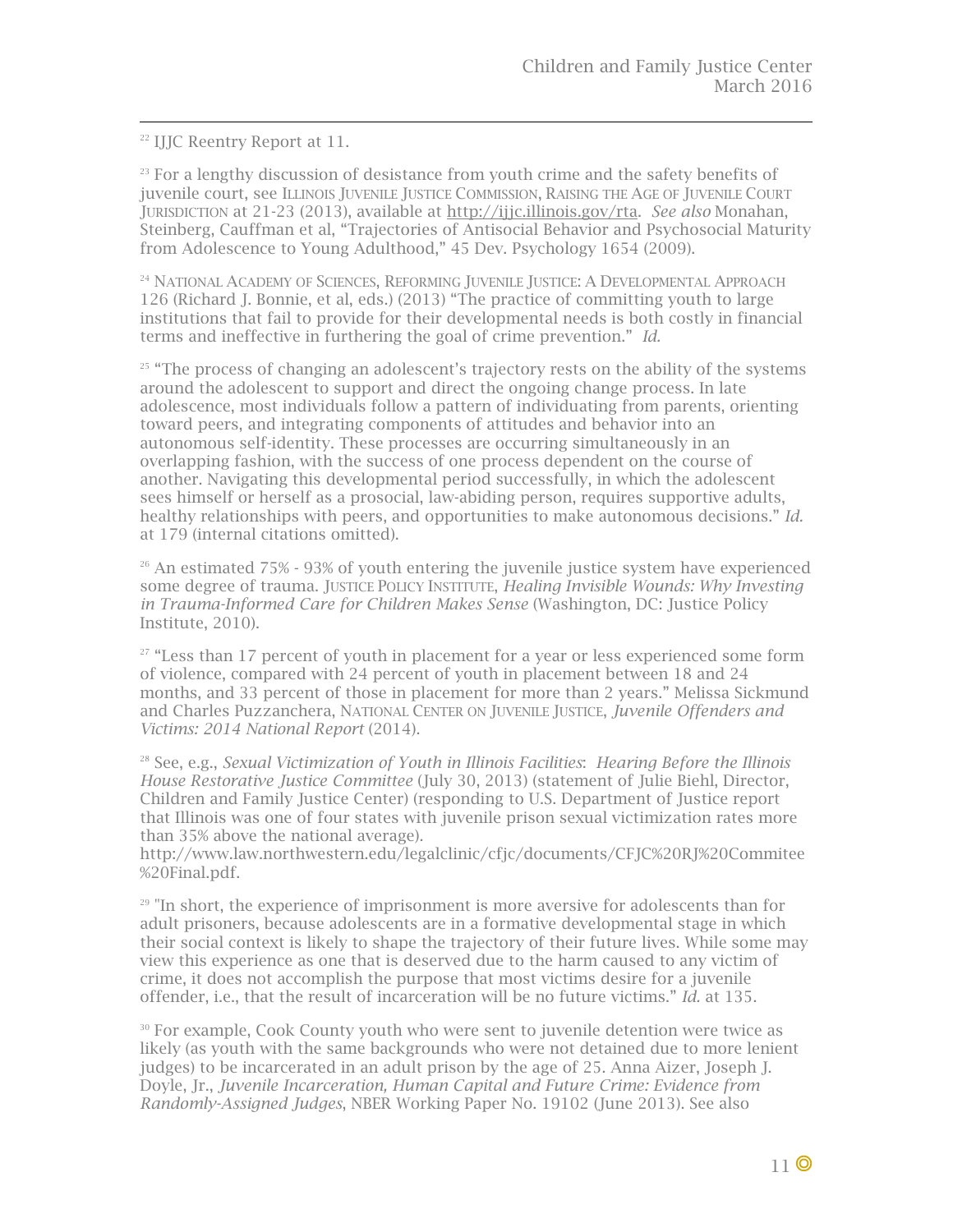<span id="page-13-11"></span>ł Richard A. Mendel, NO PLACE FOR KIDS: THE CASE FOR REDUCING JUVENILE INCARCERATION, ANNIE E. CASEY FOUNDATION (2011).

<span id="page-13-20"></span><span id="page-13-12"></span><sup>31</sup> NATIONAL ACADEMY OF SCIENCES, *supra* note [24](#page-8-0) at 6, 157; *see also* Thomas A. Loughran et al., *Estimating a Dose-Response Relationship between Length of Stay and Future Recidivism in Serious Juvenile Offenders*, 47 CRIMINOLOGY 699, 726 (2009).

<span id="page-13-21"></span><span id="page-13-13"></span><sup>32</sup> Jessica Feierman, et al. Ten Strategies to Reduce Juvenile Length of Stay, Juvenile Law CENTER (2015) at 2.

<span id="page-13-22"></span><span id="page-13-1"></span><span id="page-13-0"></span><sup>33</sup> S. Aos, *The Juvenile Justice System in Washington State: Recommendations to Improve Cost-Effectiveness*, WASHINGTON STATE INSTITUTE FOR PUBLIC POLICY (2002), http://www.wsipp.wa.gov/rptfiles/WhatWorksJuv.pdf; S. Aos et al., *Evidence-based Public Policy Options to Reduce Future Prison Construction, Criminal Justice Costs, and Crime Rates*, WASHINGTON STATE INSTITUTE FOR PUBLIC POLICY, DOC. NO. 06-10-1201 (2006).

<span id="page-13-23"></span><span id="page-13-14"></span><span id="page-13-2"></span><sup>34</sup> This approach was taken in Lycoming County, Pennsylvania, using Multi-Systemic Therapy to assist in aftercare efforts. For more information, see http://www.macfound.org/media/article\_pdfs/MODELS\_FOR\_CHANGE\_REPORT\_DECEM BER20 06.PDF.

<span id="page-13-24"></span><span id="page-13-4"></span><span id="page-13-3"></span><sup>35</sup> Dose-response relationship for length of stay per note [31,](#page-8-1) *supra*. National statistics on length of stay per author analysis of OJJDP Residential Placement Census, *supra* note [7.](#page-4-0)

<span id="page-13-25"></span><span id="page-13-15"></span><span id="page-13-5"></span><sup>36</sup> Average length of stay 7.9 and 8.7 months, respectively. Illinois Department of Juvenile Justice Quarterly Report, Table 10, "Youth Statistical Indicators," July 1, 2015.

<span id="page-13-26"></span><span id="page-13-16"></span><sup>37</sup> *Standards Relating to Counsel for Private Parties*, §§ 10.1, 10.2, 10.5, and 10.6, *in* INSTITUTE OF JUDICIAL ADMINISTRATION – AMERICAN BAR ASSOCIATION, JUVENILE JUSTICE STANDARDS ANNOTATED: A BALANCED APPROACH (Robert E. Shepherd, Jr., ed.), at 91-94 (1996). See also: NATIONAL JUVENILE DEFENDER CENTER, NATIONAL JUVENILE DEFENSE STANDARDS §§7.1, 7.5, 7.7, 10.8 (2012).

<span id="page-13-27"></span><sup>38</sup> 705 *ILCS* 405/5-101.

<span id="page-13-28"></span><span id="page-13-17"></span><span id="page-13-6"></span><sup>39</sup> 705 ILCS 405/5-750.

<span id="page-13-29"></span><span id="page-13-8"></span><span id="page-13-7"></span><sup>40</sup> 705 ILCS 405/5-750 (3.5) "Every delinquent minor committed to the Department of Juvenile Justice under this Act shall be eligible for aftercare release without regard to the length of time the minor has been confined or whether the minor has served any minimum term imposed. Aftercare release shall be administered by the Department of Juvenile Justice, under the direction of the Director." *Id.* 

<span id="page-13-30"></span><span id="page-13-19"></span><span id="page-13-18"></span><span id="page-13-10"></span><span id="page-13-9"></span><sup>41</sup> Commitment length for juveniles is limited only by adult maximum sentence or a specific statutory age. 730 ILCS 5/3-3-8(a).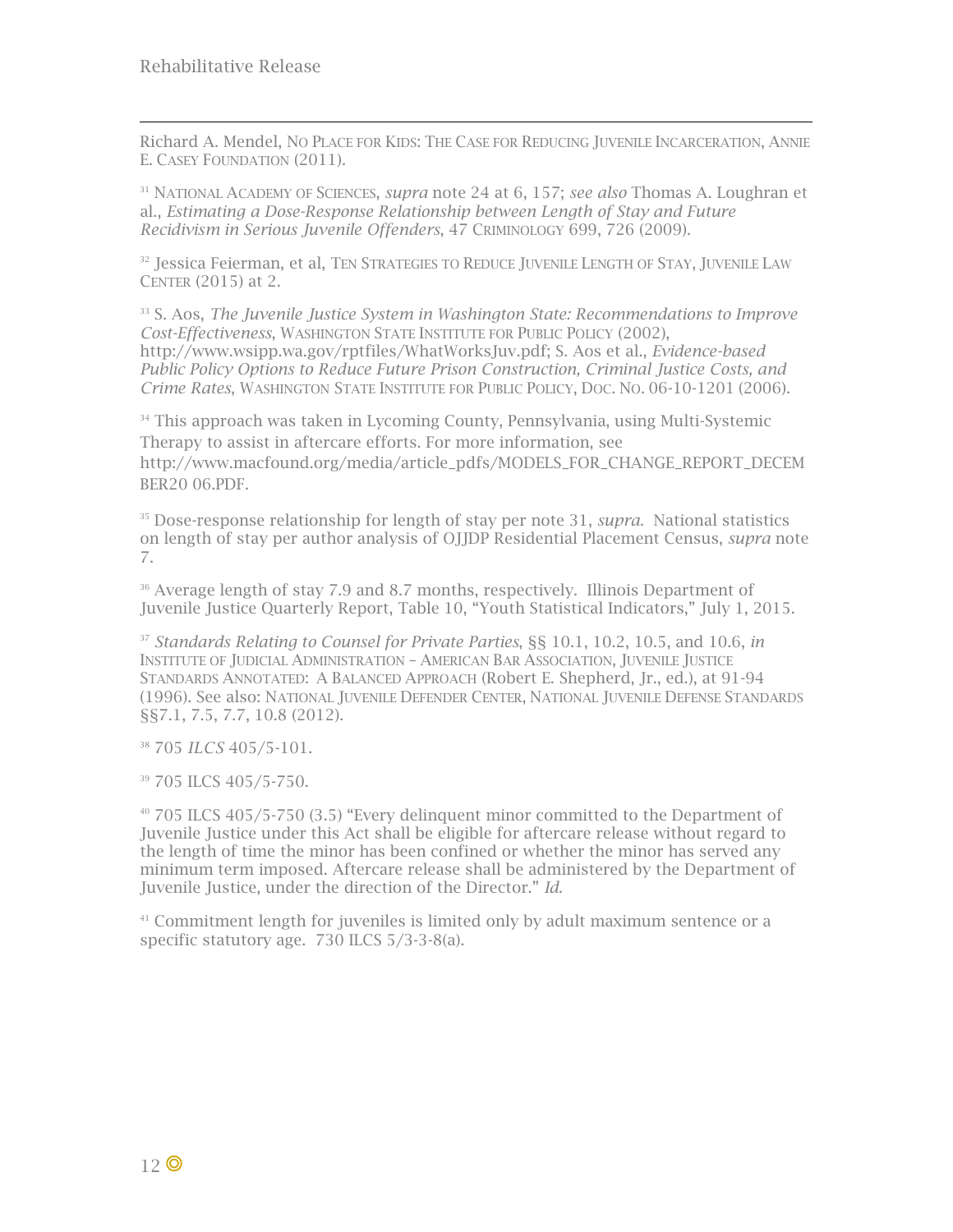# APPENDIX

*Rehabilitative Release of Youth from Illinois Prisons*

- APPENDIX A: EXECUTIVE SUMMARY *YOUTH REENTRY IMPROVEMENT REPORT* ILLINOIS JUVENILE JUSTICE COMMISSION
- APPENDIX B: JUVENILE STATE SECURE CARE RELEASE MECHANISMS, 50-STATE SURVEY
- APPENDIX C: 50-STATE SECURE CARE COMMITMENTS BY VOLUME AND RELEASE MECHANISM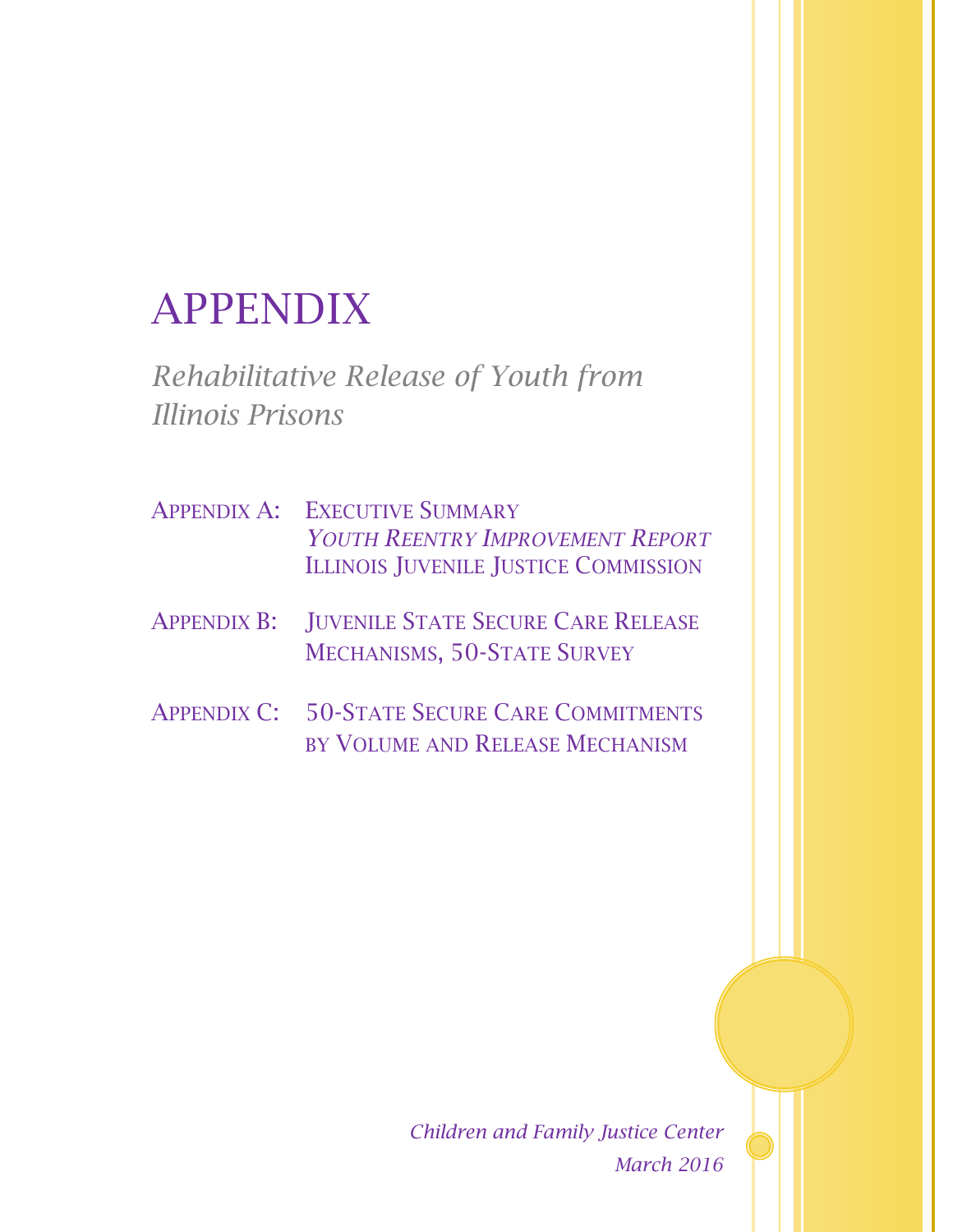#### APPENDIX A

#### EXECUTIVE SUMMARY *YOUTH REENTRY IMPROVEMENT REPORT* ILLINOIS JUVENILE JUSTICE COMMISSION NOVEMBER 2011

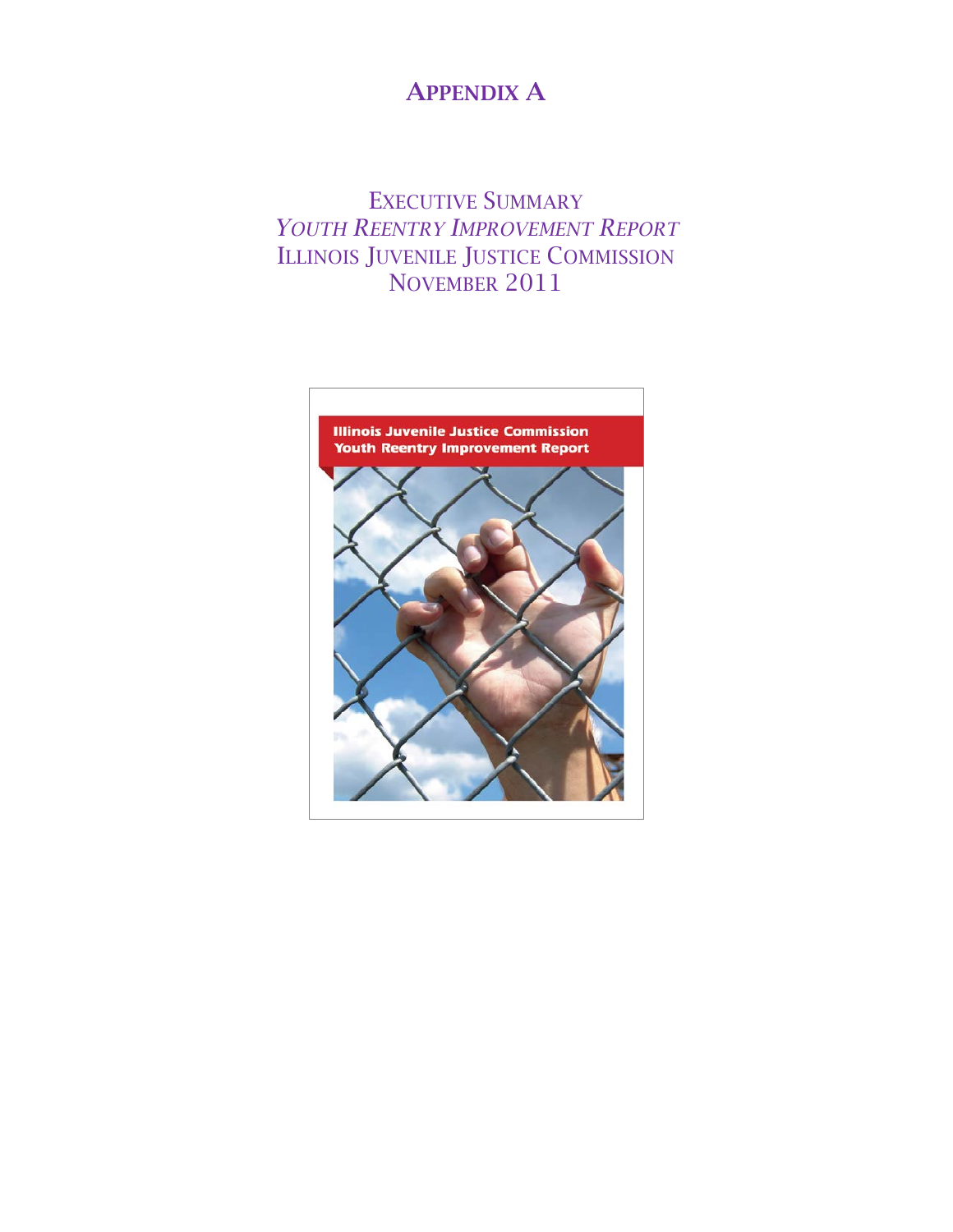*"An essential measurement of any juvenile "reentry" system is whether youth returning from incarceration remain safely and successfully within their communities. By this fundamental measure, Illinois is failing."* 

#### I. EXECUTIVE SUMMARY

#### *Introduction*

An essential measurement of any juvenile "reentry" system is whether youth returning from incarceration remain safely and successfully within their communities. By this fundamental measure, Illinois is failing.

While precise data is difficult to come by (itself an indication of our current reentry shortcomings), it is clear that well over 50 percent of youth leaving Department of Juvenile Justice ("DJJ") facilities will be reincarcerated in juvenile facilities; many others will be incarcerated in the adult Department of Corrections ("DOC") in the future. The costs of failure are catastrophic for the young people in the state's care, for their families, and for our communities. The financial costs of this failing system are staggering as well: The Illinois Auditor General estimates that incarceration in a DJJ "Youth Center" cost \$86,861 per year, per youth in FY10.<sup>1</sup> Worse, the juvenile justice system is, in many ways, the "feeder system" to the adult criminal justice system and a cycle of crime, victimization and incarceration. Today, nearly 50,000 people are incarcerated in Illinois prisons at an immediate annual cost to the state of well over \$1 billion.<sup>2</sup> The economic ripple effect of incarceration inflates taxpayer costs even more.3 In human terms, we must do better for

3. Incarceration imposes significant collateral economic consequences upon not only the imprisoned and their families, but also upon communities and state taxpayers in general. For instance, most adult men (2/3) are employed prior to incarceration and half are the primary income source for their families. "Family income averaged over the years a father is incarcerated is 22 percent lower than family income was the year before a father is incarcerated. Even in the year after the father is released, family income remains 15 percent lower than it was the year before incarceration." Pew Charitable Trusts, Collateral Costs: Incarceration's Effect on ECONOMIC MOBILITY 5 (2010). Disruption of earnings during incarceration shrinks the tax base at the same time that the inmate's family may require additional state assistance due to the loss of income; this is not a small demand on social services, as 1 in 28 children nationwide has a parent who is currently incarcerated. *Id.* at 4. After release, adult men earn 40

our young people and our communities. In fiscal terms, we simply cannot afford to continue business as usual.

There is good news: Young people are capable of tremendous positive change and growth and—with the right support, supervision and services—youth leaving DJJ facilities can become valued assets in our communities. In addition, there is burgeoning knowledge in Illinois and beyond about adolescent brain development, effective communitybased supervision and services, and "what works" with young offenders. Perhaps most importantly, there is growing leadership and commitment in Illinois to do what is necessary to ensure that young people leaving the state's custody return home safely and successfully. This report provides the findings and recommendations of the Illinois Juvenile Justice Commission, as required by the Youth Reentry and Improvement Law of 2009, 20 ILCS 505/17a-5(5.1), to realize this vision of safe communities, positive outcomes for our youth, and responsible use of public resources.

#### *The Illinois Juvenile Justice System*

Illinois has long been a pioneer in juvenile justice, creating the first juvenile court in the United States in 1899.<sup>4</sup> Proponents of the original juvenile court understood that the moral culpability of youth is significantly different from that of adults, necessitating a distinct juvenile justice system.5 Today, we also understand that youth are biologically different from

*"In human terms, we must do better for our young people and our communities. In fiscal terms, we simply cannot afford to continue business as usual."*

percent less per year than they did prior to incarceration, continuing the large-scale economic ripple effect.

4. *See* Office of Juvenile Justice and Delinquency Prevention, Juvenile Offenders and Victims: 1999 National Report 86 (2000), *available at* https://www.ncjrs.gov/html/ojjdp/nationalreport99/chapter4. pdf.

5. *See* Barry C. Feld, *The Juvenile Court Meets the Principle of Offense: Punishment, Treatment and the Difference It Makes*, 68 B.U. L. Rev. 821, 822 (1988).

<sup>1.</sup> *See* State of Illinois Auditor General, Department of Juvenile Justice Compliance Examination for the Two Years Ended June 30, 2010, *available at* http://www.auditor.illinois.gov/audit-reports/com pliance-agency-list/corrections/dojj/fy10-dojj-comp-full.pdf.

<sup>2.</sup> *See* Illinois Department of Corrections, Annual Report FY 2009, *available at*: http://www.idoc.state.il.us/subsections/reports/annual\_report/ FY09%20DOC%20Annual%20Rpt.pdf; *see also* State of Illinois Fiscal Year 2012 Agency Fact Sheets, *available at* http://www.state.il.us/ budget/FY2012/FY12\_Agency\_Fact\_Sheets.pdf.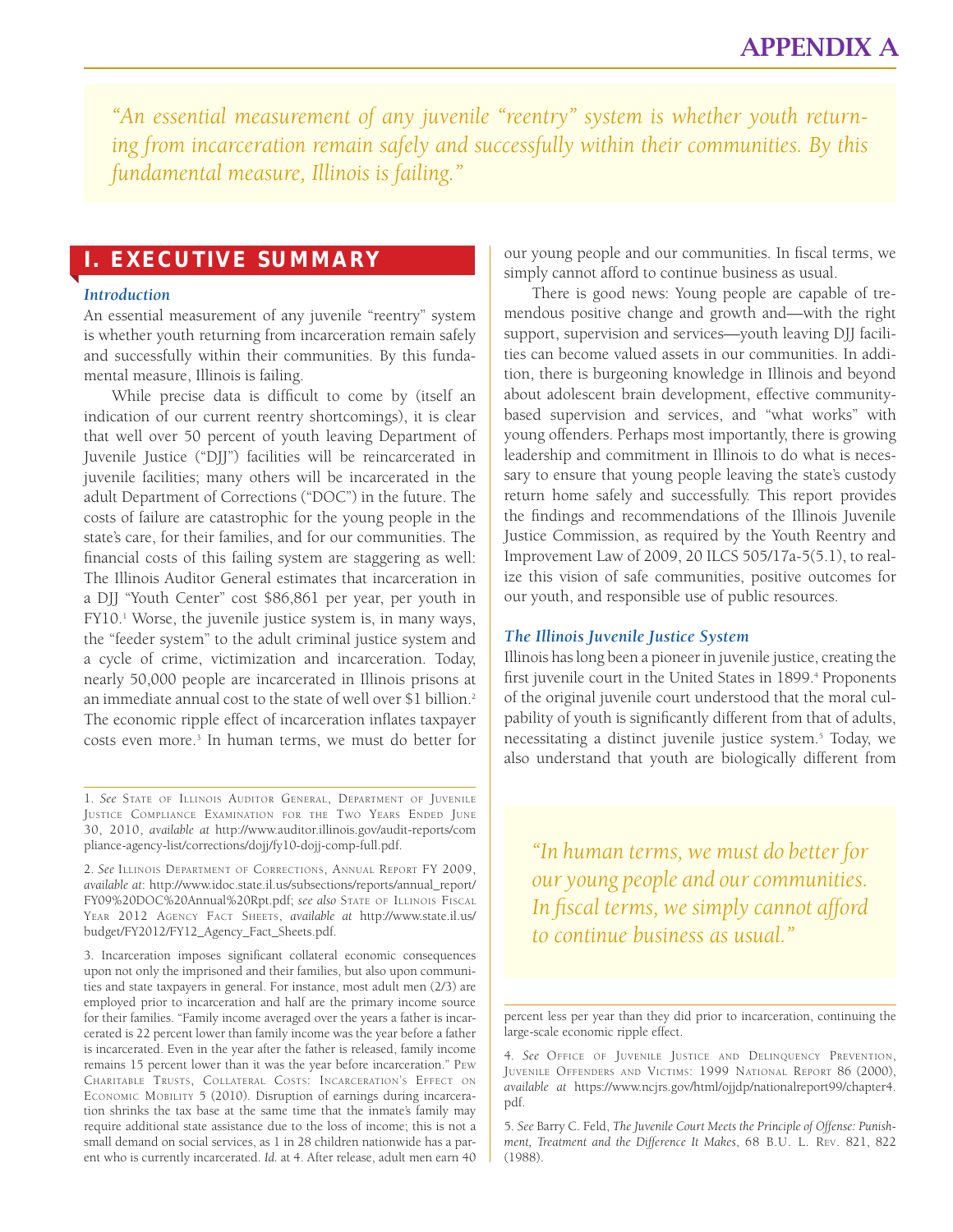*"Simply put, the drawbacks of relying upon a flawed surveillance-only punishment strategy for youth on parole are clear: unacceptably high reincarceration rates for youth with no corresponding fiscal or safety benefit to the public."* 

adults and thus their delinquent behavior requires a unique response from the state. As described in the recent United States Supreme Court decision *Graham v. Florida*:

As compared to adults, juveniles have a lack of maturity and an underdeveloped sense of responsibility; they are more vulnerable or susceptible to negative influences and outside pressures, including peer pressures; and their characters are not as well formed. . . . A juvenile is not absolved of responsibility for his actions, but his transgression is not as morally reprehensible as that of an adult. . . . [D]evelopments in psychology and brain science continue to show fundamental differences between juvenile and adult minds. For example, parts of the brain involved in behavior control continue to mature through late adolescence. . . . Juveniles are more capable of change than are adults, and their actions are less likely to be evidence of irretrievably depraved character than are the actions of adults. It remains true that from a moral standpoint it would be misguided to equate the failings of a minor with those of an adult, for a greater possibility exists that a minor's character deficiencies will be reformed.<sup>6</sup>

As a State, we recognize the potential for youth to "avoid delinquent futures and become productive, fulfilled citizens."7 The Illinois Juvenile Court Act states: "[i]t is the intent of the General Legislature to promote a juvenile justice system . . . [which] equip[s] juvenile offenders with competencies to live responsibly and productively . . . and enables a minor to mature into a productive member of society."8

There are many differences between the juvenile and adult judicial systems. One key difference for the purpose of this report is the sentencing of juveniles. Most citizens are familiar with the adult system, where a judge sentences an offender to a finite prison sentence. When a judge decides to send a juvenile to serve a sentence in the Illinois Department of Juvenile Justice, however, that sentence is indeterminate, or open-ended.9 Juveniles can only be released from DJJ

8. 705 ILCS 405/5101(1).

by reaching the age of 21 or by a decision of the Prisoner Review Board. (See Section III. A. for additional details.)

In 2006, Illinois, in further recognition of the unique needs of youth and the differences between the juvenile and adult systems, established the Department of Juvenile Justice, independent of the Department of Corrections. The dual mission of the Department of Juvenile Justice is to hold juvenile offenders accountable for illegal conduct and to rehabilitate youth to become productive members of the community.10

In spite of the separation of DJJ from DOC and numerous federal and Illinois laws recognizing the inherent differences between youth and adults, the reality for Illinois youth is that once they are committed to the Department of Juvenile Justice, they are subject to a system of release decision-making, parole, and revocation that is functionally identical to the adult system and modeled on adult culpability and capability. The application of these adult approaches to youth is problematic—not just for developmental and fundamental fairness reasons, but because it does not work. Simply put, the drawbacks of relying upon a flawed surveillance-only punishment strategy for youth on parole are clear: unacceptably high reincarceration rates for youth with no corresponding fiscal or safety benefit to the public.

Basic facts about the Illinois juvenile justice system support this conclusion. Recently released population data from the Illinois Department of Juvenile Justice reveals that in seven out of the past eight years, *technical parole violators* (e.g. youth who violated curfew, failed to attend school, are unemployed, failed to obey house rules, etc.) represented a greater percentage of the incarcerated juvenile population than any other type of admission, whereas youth who committed a new offense while on parole comprised only *2 percent* of the average DJJ population.11 In fact, on any given day, approximately 40 percent of incarcerated youth are technical parole violators.<sup>12</sup> The large number of incarcerated juvenile technical parole violators—whose noncompliant behav-

11. *See* Appendix B, Department of Juvenile Justice, Juvenile Institutions Monthly Population Summary, Fiscal Years 2003–2010.

<sup>6.</sup> Graham v. Florida, 560 U.S. \_\_, 130 S. Ct. 2011 (2010).

<sup>7. 730</sup> ILCS 5/3-2.5-5.

<sup>9.</sup> Sentences for first degree murder, however, are non-discretionary. *See* 705 ILCS 405/5-750(2). It is noteworthy that currently only three youth out of the total DJJ population of 1200 are sentenced for first degree murder. Interview with Chris Bernard, Juvenile Justice Project Director, John Howard Association of Illinois (October 18, 2011).

<sup>10. &</sup>quot;Understanding that youth have different needs than adults, it is the mission of the Illinois Department of Juvenile Justice to preserve public safety by reducing recidivism. Youth committed to the Department's care will receive individualized services provided by qualified staff that give them the skills to become productive citizens." Mission Statement, Illinois Department of Juvenile Justice, *available at* http://www.idjj. state.il.us/mission\_statement.shtml.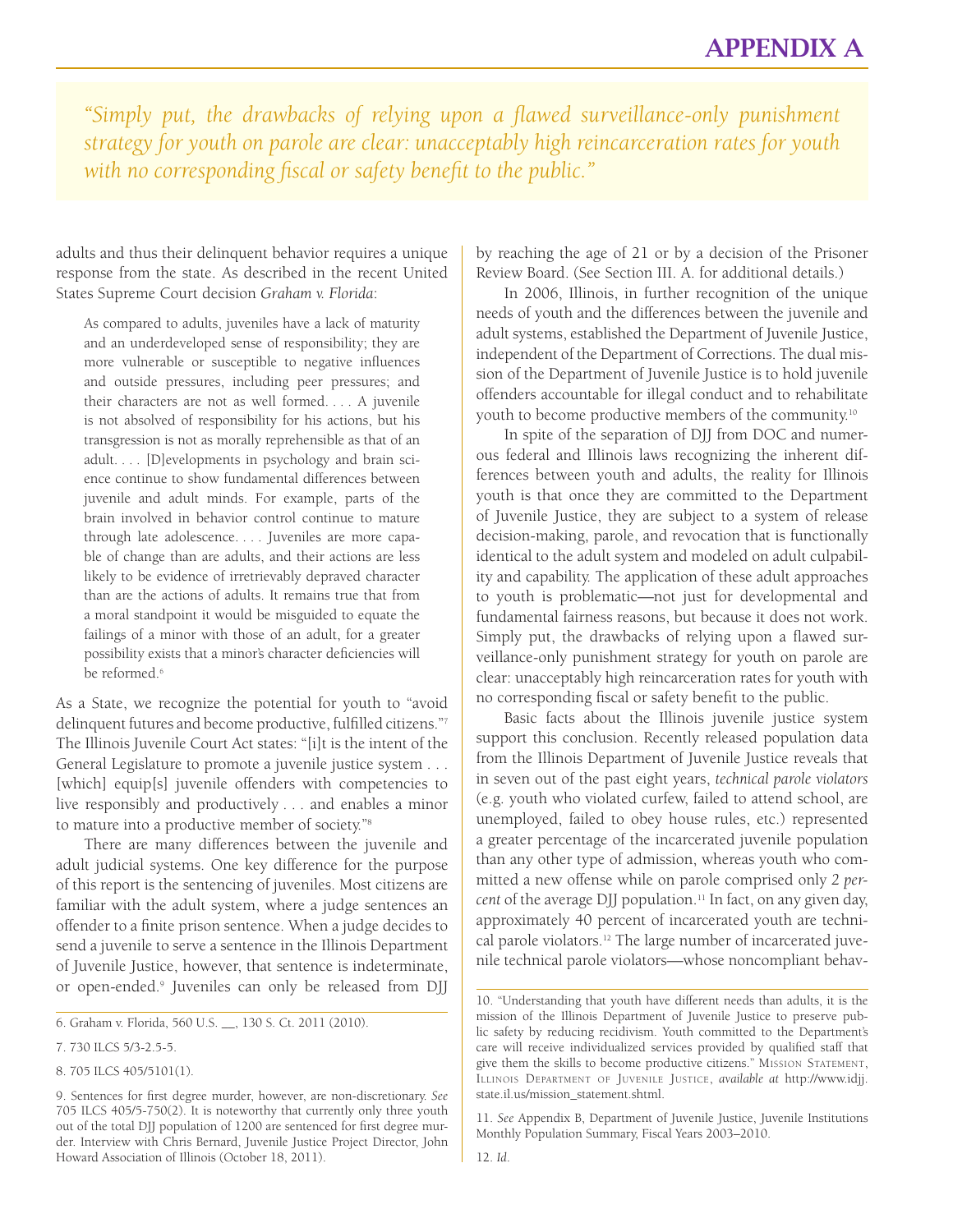ior likely poses no threat to public safety—overextends DJJ resources and significantly undermines DJJ's ability to provide necessary programs for high risk and high need youth.

The Illinois Auditor General estimated that in FY 10 it cost the State of Illinois \$86,861 to incarcerate one youth for a year.13 By contrast, more effective community-based strategies cost far less; examples include Functional Family Therapy, which costs \$3,198–\$3,309 per year, and Multisystemic Therapy, which costs \$7,206–\$7,280—a savings of at least \$79,581, per youth per year.<sup>14</sup> Improved reentry strategies that reduce reincarceration for technical violations are therefore critical to the fiscal health of Illinois.

Over the course of this study, the Commission has noted that there are many highly-qualified, caring professionals working at all stages of the juvenile justice system. However, this report highlights the ways in which the system is structurally flawed and that, rather than supporting the qualified professionals who strive for positive youth outcomes and public safety, the current juvenile justice system impedes and contradicts their efforts.

#### *Commission's Youth Reentry Improvement Analysis and Policy Recommendations*

Under the Youth Reentry and Improvement Law of 2009, the Illinois Juvenile Justice Commission ("Commission") was charged with developing recommendations to ensure the effective reintegration of youth offenders into the community.15

13. *See* State of Illinois Auditor General, Department of Juvenile Justice Compliance Examination for the Two Years Ended June 30, 2010, *available at* http://www.auditor.illinois.gov/audit-reports/compli ance-agency-list/corrections/dojj/fy10-dojj-comp-full.pdf.

14. Official cost estimates for contemporary evidence-based therapies are rare. To calculate expenses and cost savings of community-based therapies, the Commission requested cost information about two particular evidence-based therapeutic programs from One Hope United, a Chicagobased nonprofit federation of social service agencies serving 15,000 children in 4 states. *See* email correspondence with Patricia Griffith, Executive Director, One Hope United (Oct. 17, 2011) (on file with the Commission). Estimates received from One Hope United are in line with those cited in a recent agency publication from the State of Washington, also comprising the cost range cited in this report. *See* Wash. State Inst. for Pub. Policy, Return on Investment: Evidence-Based Options to Improve Statewide Outcomes 4 (July 2011), *available at* http://www.wsipp. wa.gov/rptfiles/11-07-1201.pdf.

15. In addition to policy recommendations, the law directed the Commission to provide the following information on youth whose parole was revoked:

- the number of youth confined in the Department of Juvenile ° Justice for revocation based on a technical parole violation,
- The length of time the youth spent on parole prior to the revocation.
- o the nature of the committing offense that served as the basis for the original commitment,
- o demographic information including age, race, sex, and zip code of the underlying offense, and
- $\circ$  the conduct leading to revocation.

The statutorily mandated data is attached as Appendix A.

*"The current release decision making process for youth undermines the rehabilitation and public safety goals of the Illinois juvenile justice system. . ."*

The Commission reentry study represents a significant undertaking, in which the Commission amassed an unprecedented amount of data and insight into the juvenile reentry and revocation system. Specifically, the Commission:

- reviewed nearly 400 files of youth whose parole was revoked;
- observed over 230 Prisoner Review Board ("PRB") juvenile hearings;
- met with DJJ, DOC, Department of Children and Family Services ("DCFS"), and PRB staff multiple times over the course of the study and analysis;
- reviewed Illinois' and other states' statutes, case law, rules, policies, and procedures regarding juvenile sentencing, release, parole, and revocation; and
- researched best practices regarding juvenile release decision-making, reentry, and revocation.

In this report, the Commission presents its findings on the current systemic failures of the Illinois juvenile justice reentry system, highlights of which are summarized below.

- The current release decision making process for youth undermines the rehabilitation and public safety goals of the Illinois juvenile justice system in that:
	- release is largely dictated by a youth's com-<br>mitting offense and alleged disciplinary violations while incarcerated, instead of by an informed, objective determination that it is in the best interest of the youth and the public for the youth to be released;
	- no independent review mechanism assesses or documents the youth's rehabilitative progress and the appropriateness of continued incarceration; and
	- conditions of parole restricting movement, ° prohibiting activities, and mandating programs or services are established without evidence or meaningful basis and without support to encourage their completion.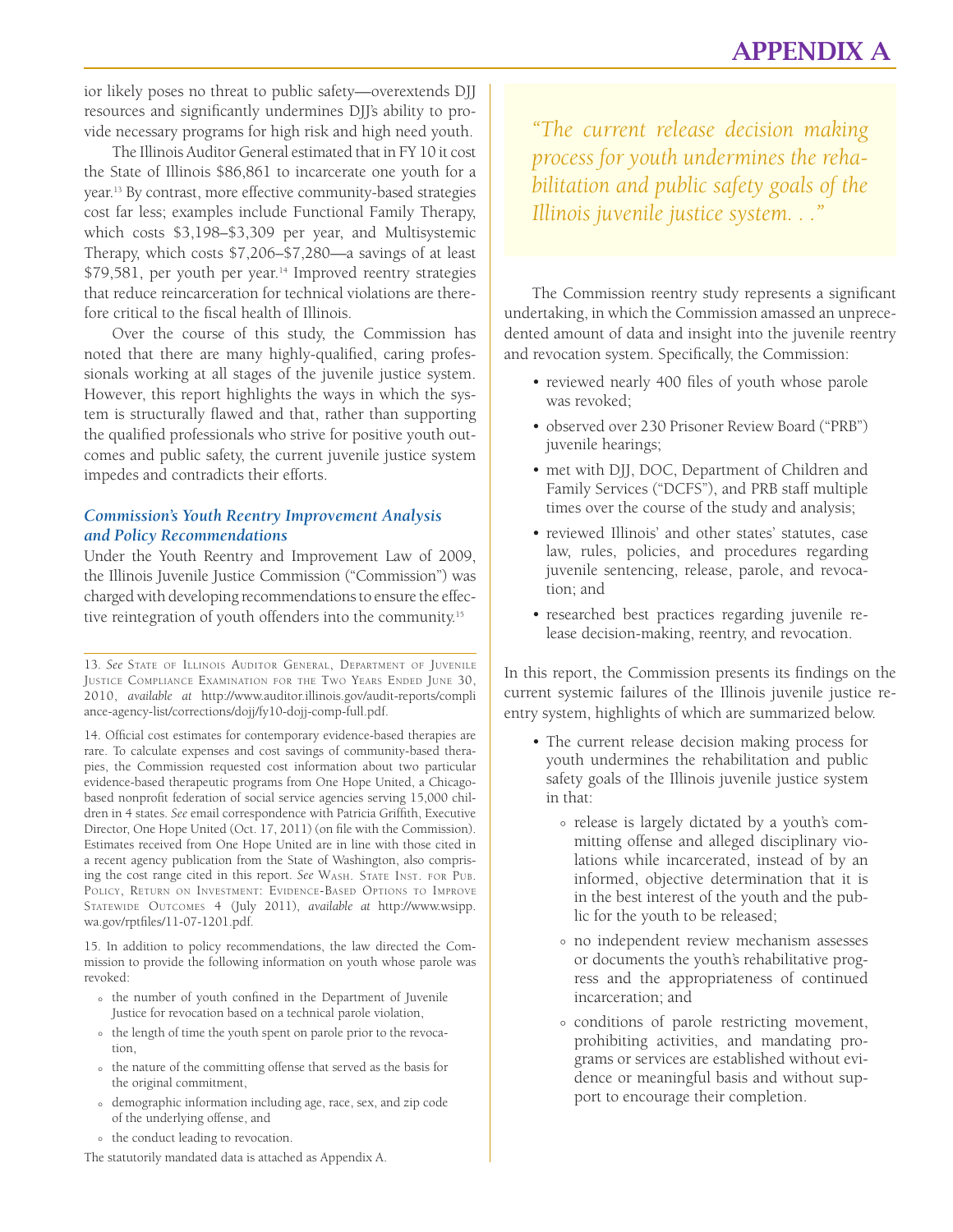*"Youths' constitutional due process protections are violated by the basic structure and process of Prisoner Review Board revocation proceedings. . ."*

- Youths' constitutional due process protections are violated by the basic structure and process of Prisoner Review Board revocation proceedings in that:
	- youth are not informed of their right to ° request counsel at revocation hearings;
	- youth are denied the opportunity to present ° and review evidence;
	- youth are denied the ability to cross-examine adverse witnesses;
	- revocation determinations are idiosyncratic, ° subjective, premised on a cursory review of documents, void of guidelines, and not reviewable; and
	- PRB members fail to explain the purpose of the hearing to the youth or provide the youth with a substantive written explanation of the decision.
- The current parole system, which is operated by the Department of Corrections' adult parole division, is costly and ineffective at sustaining prosocial youth behavior, enhancing public safety, and reducing recidivism, in that:
	- parole agents supervise mixed caseloads of both adults and juveniles<sup>16</sup> and are unable to use specialized youth reentry strategies;
	- parole agents do not effectively link youth to ° state-mandated or essential services; yet
- parole agents file technical parole arrest war-<br>rants on approximately half of youth on parole.
- The Department of Juvenile Justice youth tracking software is antiquated and fails to effectively manage youth assessments, programming progress, and public safety monitoring.

Based on the Commission's extensive research and findings, this report presents recommendations for reform that will promote the effective reintegration of youth offenders into the community while ensuring youths' constitutional due process protections.

- The Department of Juvenile Justice must prepare youth for timely release and qualified members of the Prisoner Review Board must increase the frequency and quality of release hearings.
- The current Department of Corrections adult parole surveillance model for juveniles should be replaced by a statewide extension of DJJ's Aftercare Specialist pilot program.
- A court must make parole revocation determinations; Prisoner Review Board revocation hearings do not afford youth constitutional due process protections.
	- The Department of Juvenile Justice must develop and implement an integrated case management system to facilitate necessary information sharing, which will allow effective youth case planning and monitoring.

*"The current parole system, which is operated by the Department of Corrections' adult parole division, is costly and ineffective at sustaining pro-social youth behavior, enhancing public safety, and reducing recidivism. . ."*

<sup>16.</sup> In Region 1, parole officers do have juvenile-only caseloads. However, these officers do not have adequate juvenile-specific training, specialized resources, or strategies at their disposal to supervise and support youth any more effectively than their counterparts who supervise blended adult/ juvenile caseloads.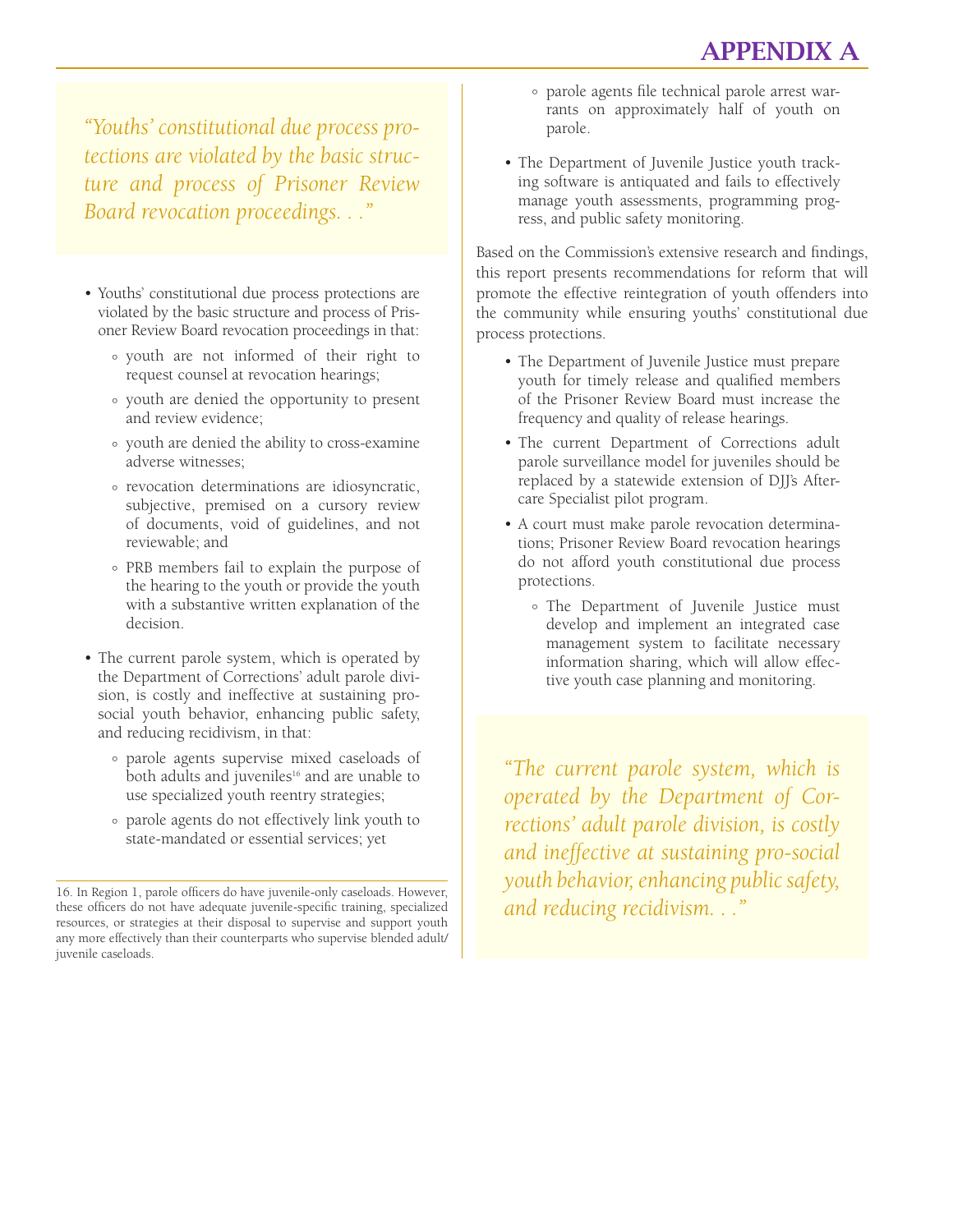#### APPENDIX B

### JUVENILE STATE SECURE CARE RELEASE MECHANISMS 50-STATE SURVEY

#### *The custodial department makes release decisions in 32 states:*

| Alabama     | Hawaii               | Mississippi     | North Dakota  |
|-------------|----------------------|-----------------|---------------|
| Alaska      | Idaho                | Missouri        | Oregon        |
| Arizona     | Indiana              | Montana         | Tennessee     |
| Arkansas    | Kansas               | <b>Nebraska</b> | Texas         |
| Connecticut | Kentucky             | <b>Nevada</b>   | Virginia      |
| Delaware    | Maine                | New Mexico      | Washington    |
| Florida     | <b>Massachusetts</b> | New York        | West Virginia |
| Georgia     | Minnesota            | North Carolina  | Wyoming       |

#### *Juvenile court makes release decisions in 9 states:*

| Iowa      | Michigan     | Rhode Island |
|-----------|--------------|--------------|
| Louisiana | Ohio         | South Dakota |
| Maryland  | Pennsylvania | Vermont      |

#### *A juvenile-specific parole authority makes release decisions in 8 states:*

| California    | New Jersey      | Utah      |
|---------------|-----------------|-----------|
| Colorado      | <b>Oklahoma</b> | Wisconsin |
| New Hampshire | South Carolina  |           |

*A non-juvenile-specific parole authority makes release decisions in 1 state:*  Illinois